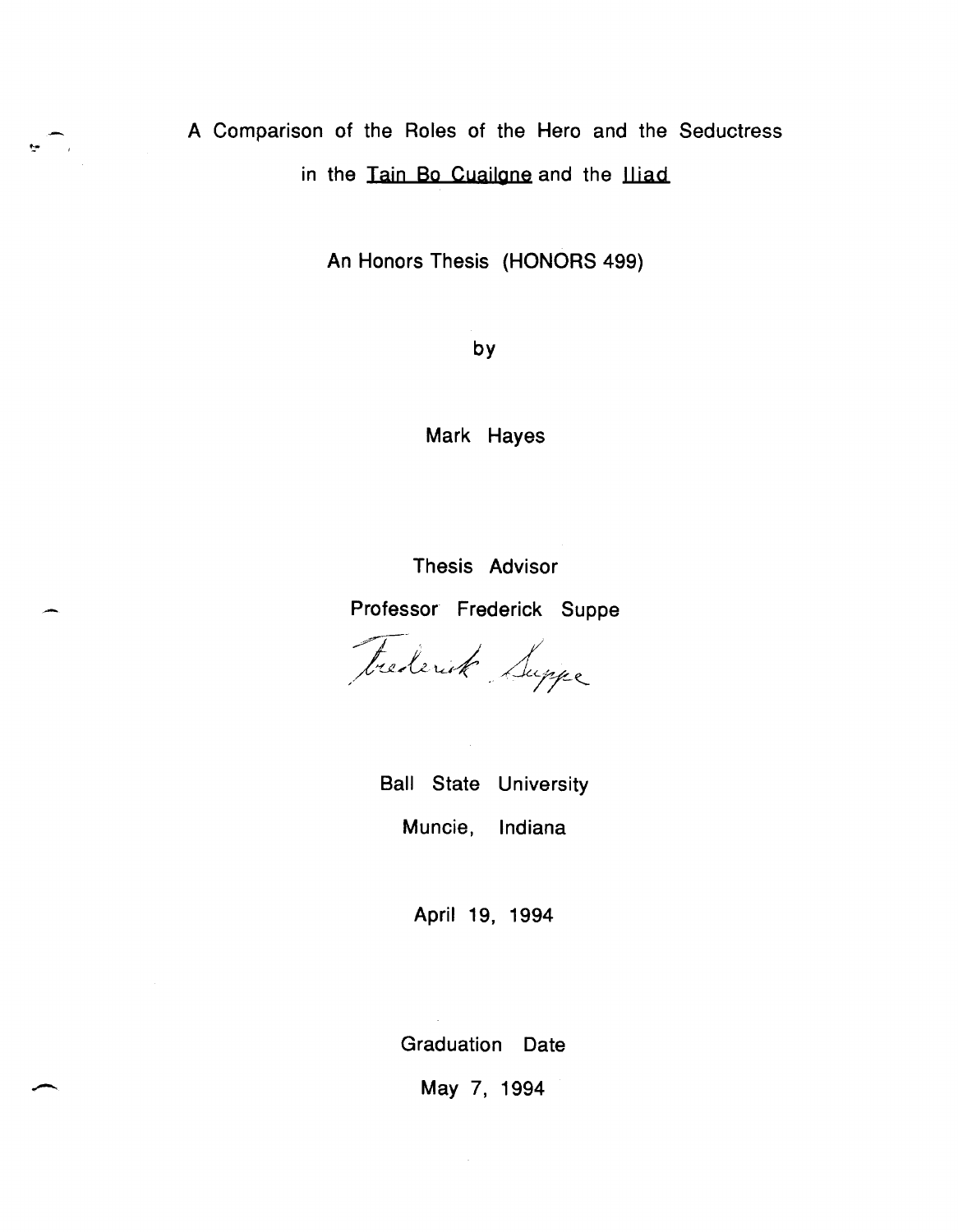### Purpose of Thesis

-

r 10 de  $\mathcal{L} \rightarrow \mathcal{L}$  $2450$ الملايين  $, 49 -$ - - 9

This paper attempts to redefine the role of the "hero" in ancient Western epic poetry, focusing specifically on the **Iliad** of Homer and the Irish epic the Tain Bo Cuailone, by focusing on the maintenance of a hierarchy of loyalties. Similarly, this paper demonstrates the need to expand the traditional conception of the epic seductress. Ultimately, the paper concludes with a brief cross-cultural comparison of ancient Greece and Ireland based on information extracted by employing the revised definitions suggested in this paper.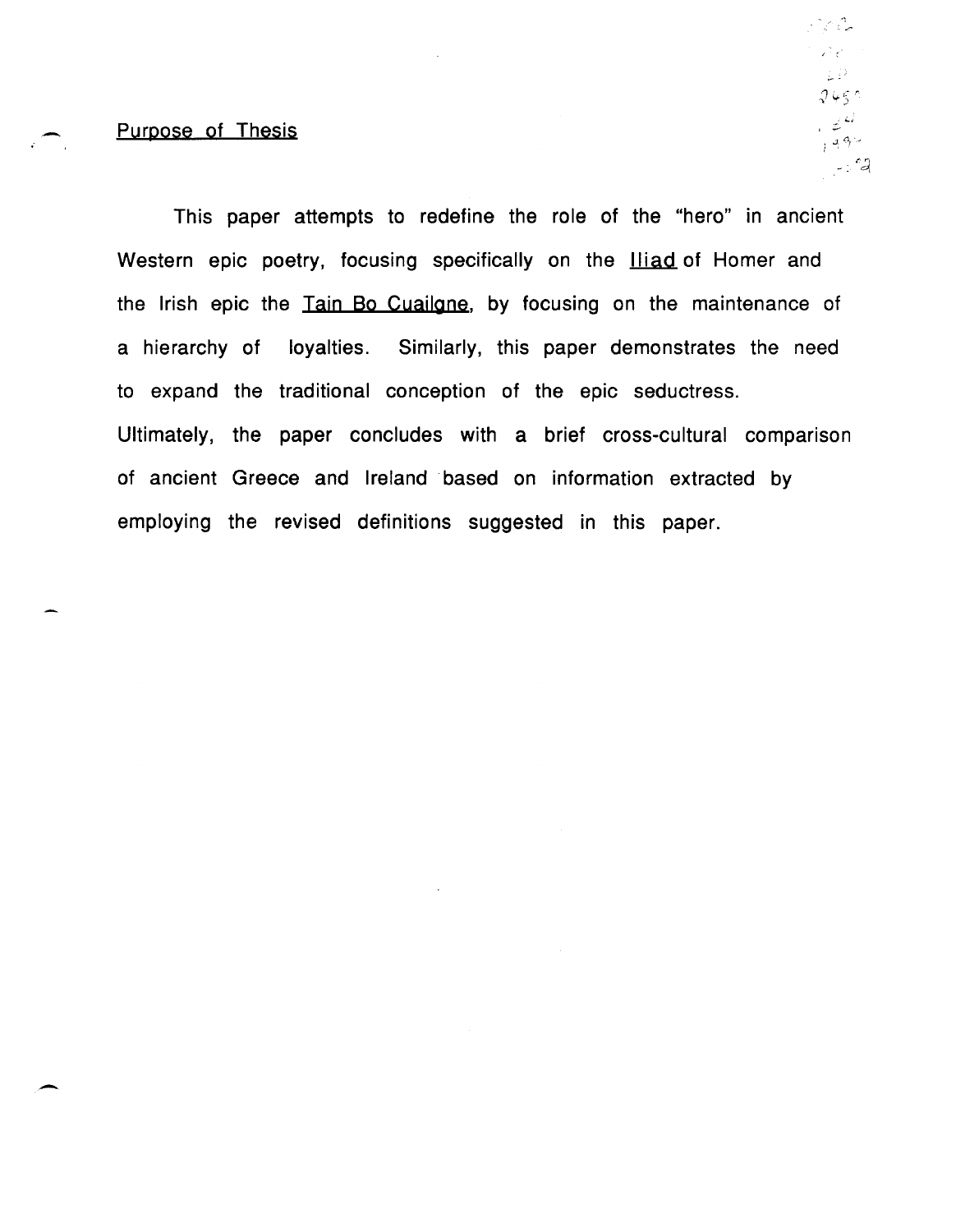### Acknowledgements

I would to thank Dr. Frederick Suppe (Department of History) for introducing me to the Tain Bo Cuailane in his Irish History course during the Spring Semester of 1992, and for his guidance throughout the course the the project. I would also like to thank Dr. Abel Alves (Department of History), Dr. Edward Kadletz (Department of Modern Languages and Classics), and Jennifer Lynn Wallace (undergraduate) for reviewing the paper while it was in progress and for their comments. In addition, I would like to thank Dr. Ronald Hicks (Department of Anthropology) for mailing me a copy of the Tain by Thomas Kinsella while he was teaching abroad in Great Britain. Finally, I would like to extend my sincerest appreciation to Sara Gallagher for working with me to develop my pronunciation of the Irish proper names which aided me in my presentation of a smaller version of this paper at the Twenty-Fourth Annual Interdisciplinary Committee for the Advancement of Early Studies (CAES) Conference at Ball State University on October 15, 1993.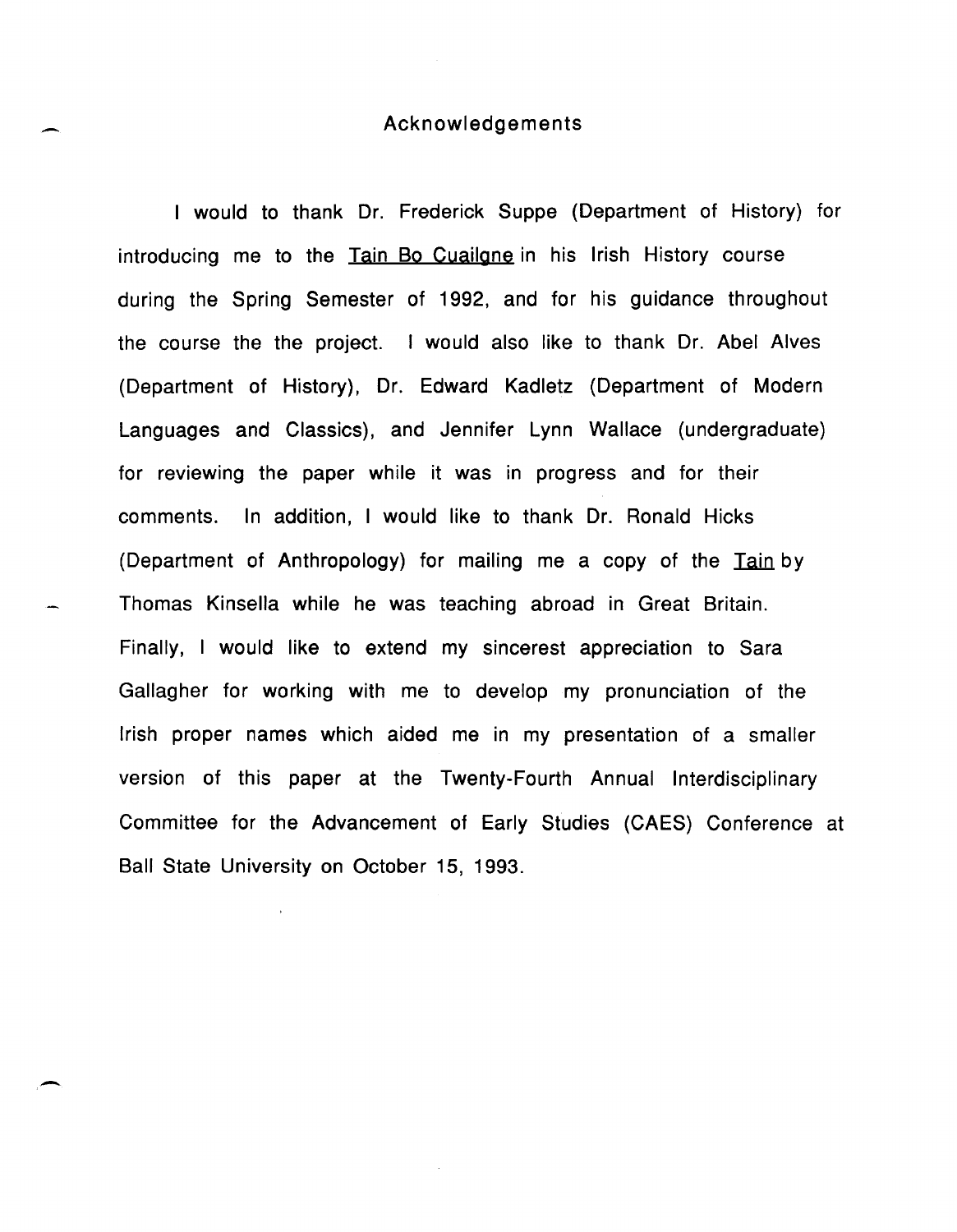## A Comparison of the Roles of the Hero and the Seductress In the Tain Bo Cuailone and the Iliad

The term "Heroic Age" encapsulates the theory of H.M. Chadwick which he developed in his book Heroic Age and later in various chapters of The Growth of Literature. This theory holds that the evolution of every society is marked by an early period of domination by an aristocratic warrior class. The Heroic Age of a society is generally credited with the production of long narrative epics that were designed to be delivered in verse form, usually to the accompaniment of a stringed instrument, such as the lyre<sup>1</sup> or the harp<sup>2</sup>. The study of ancient oral epics and the examination of individual heroes or bands of adventuring warriors has fallen under heavy criticism, with much of the harshest criticism being deserved. All ancient epics only reveal a limited amount of factual information about the culture and time period that produced them. The true challenge is to evaluate the information about the epic's parent society to ascertain how much of the extracted material can be validated. Therefore, ancient epic is often a poor substitute for archeological evidence or literature created outside of an oral

. -

<sup>&</sup>lt;sup>1</sup> H.D. Amos and A.G.P. Lang. These Were the Greeks. p. 27.

<sup>&</sup>lt;sup>2</sup> Alwyn Rees and Brinley Rees. Celtic Heritage: Ancient Tradition in Ireland and Wales. p. 141.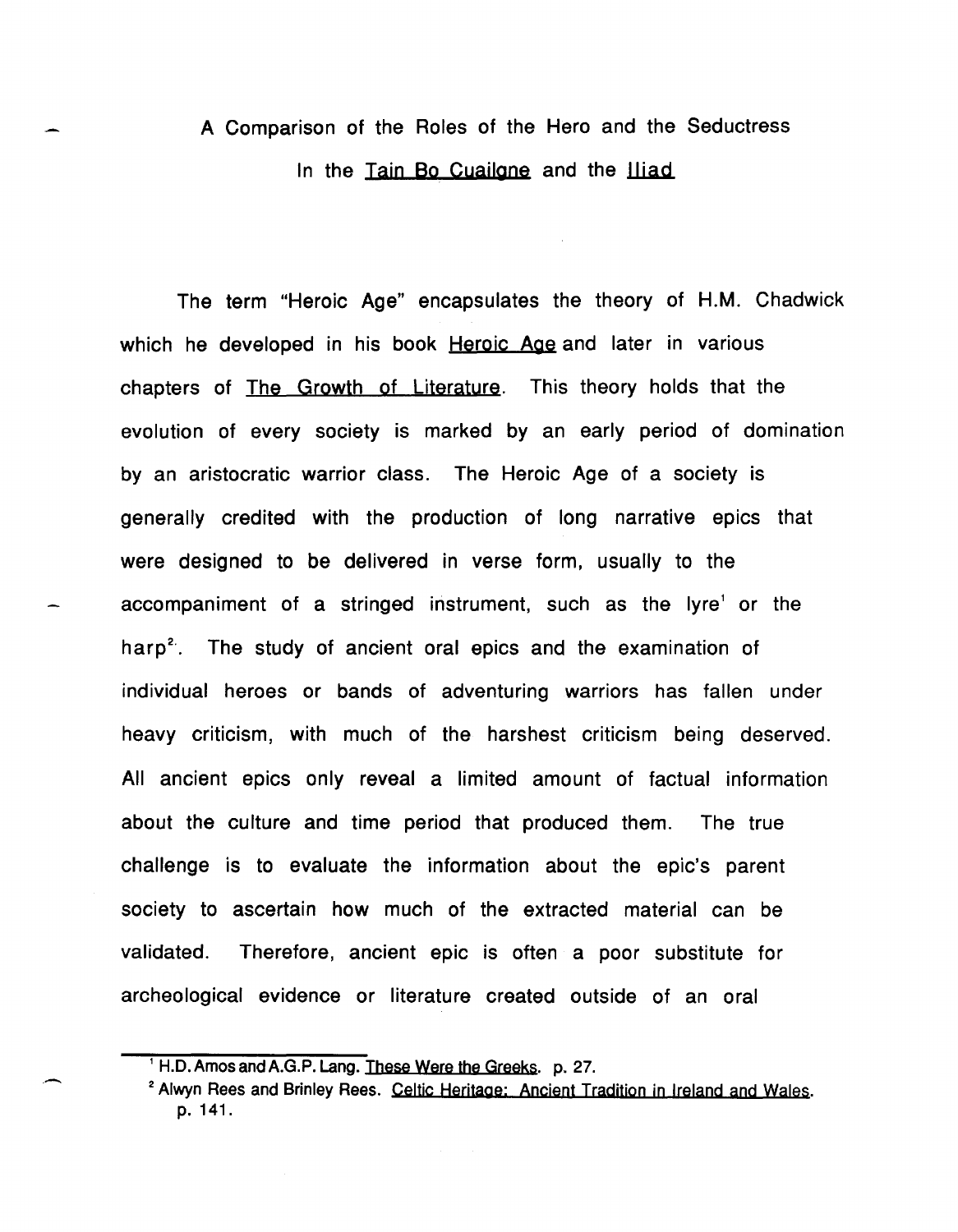tradition when attempting to produce cultural or historical specifics. However, ancient oral epics should not be ignored when studying an ancient civilization, because heroic literature provides a broad view of the general structure and nature of the parent society. This information alone makes the study of ancient oral epic vastly rewarding. However, beyond providing an over-arching view of the parent culture's societal institutions in operation, oral epics also lend a key insight into understanding the abstract notions of the parent society. Among the most basic and important of these abstract notions, or cultural icons, in ancient oral epic are the roles of the hero and the seductress.

,-

-

The characters of the hero and the seductress are standard elements of nearly all epic sagas, and often they are presented within the context of their individual epics in a strikingly similar manner. This facilitates the cross-cultural comparison of epics and epic characters. Naturally, these cross-cultural comparisons of epics generally rely most heavily on the **lliad** of Homer, since it is one of the the oldest works of oral epic in the Western Tradition, and it is considered to be the corner stone of Western literature. In contrast to the Iliad, the ancient Irish epic the Tain Bo Cuailgne remains relatively unknown and has often been overlooked.

The Tain Bo Cuailone has frequently been referred to as simply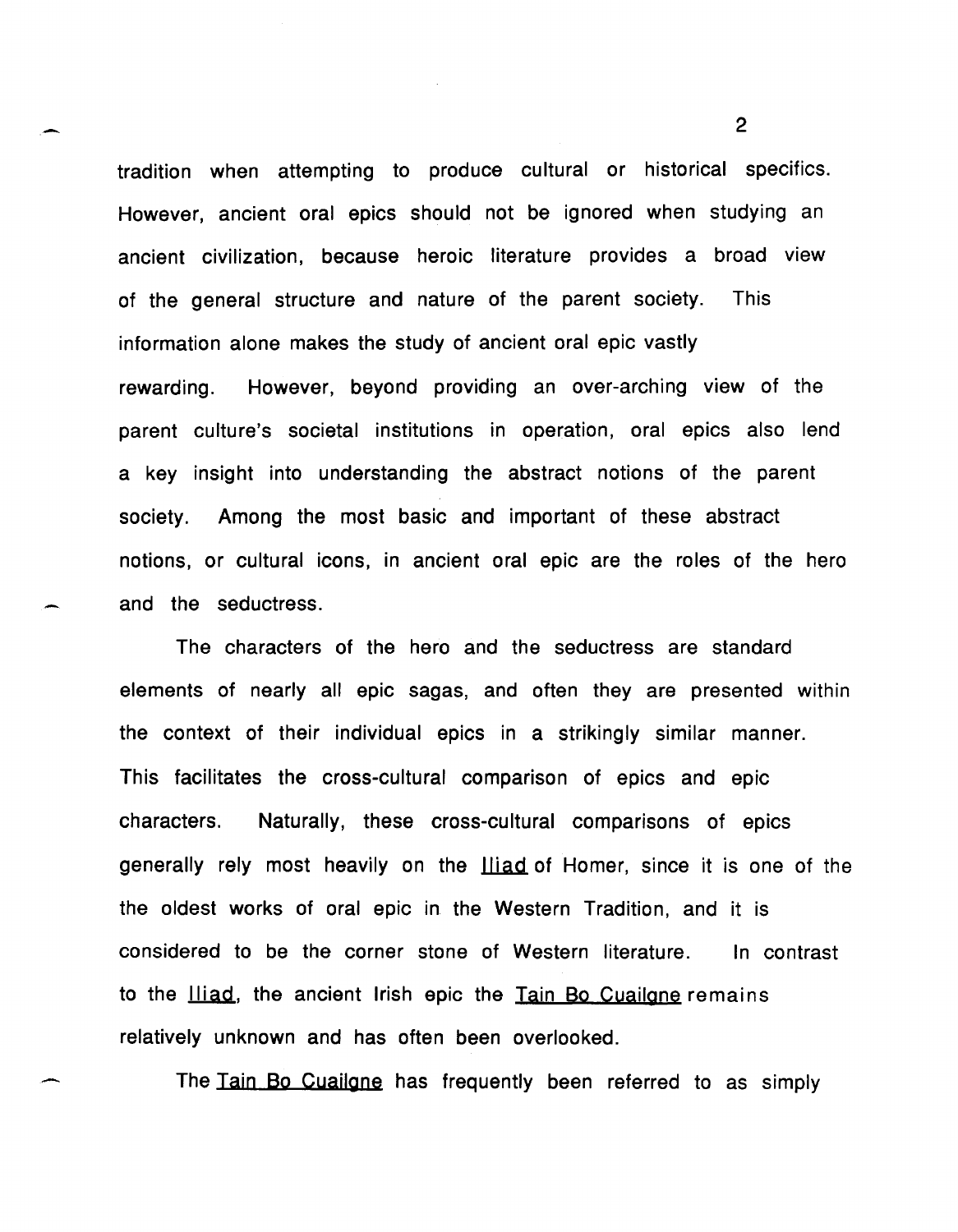the Tajn. since it is the most common of several Irish tales with titles beginning with the word "Tain," a Celtic Irish word meaning a "cattle raid"<sup>3</sup>. The Tain is part of the Ulster Cycle of tales, which deal primarily with the heroes of the Ulaid, a people who lived in Ulster, the northeastern section of Ireland, and maintained a capital at Emain Macha4 • These warriors have also been referred to collectively as the Heroes of the Red Branch<sup>5</sup>. Although various dates are given for the Tain's authorship, certain parts of the standard text clearly date back to the eighth century A.D., while some verse passages may be older by at least two centuries. However, most Celtic scholars believe that the Tain, along with the rest of the Ulster Cycle, has origins that predate the introduction of Christianity into Ireland in the fifth century A.D. The traditional time frame given for the events described by the Ulster Cycle was roughly the birth of Christ and the reign of Caesar Augustus, but recent scholarship has shown that the culture being described in the Ulster Cycle could have existed up to the introduction of Christianity into Ireland<sup>e</sup>.

The text of the Tain is preserved primarily in three medieval Irish manuscripts, The Book of the Dun Cow, The Yellow Book of Lecan, and The Book of Leinster. Unlike the faultless poetry of the Homeric

 $\sim$  3

<sup>&</sup>lt;sup>3</sup> Patrick Denneen (compiler and editor). An Irish-English Dictionary. p. 1158.

<sup>4</sup>Miles Dillon. Early Irish Literature. p. 1.

<sup>&</sup>lt;sup>5</sup> Eleanor Hull. The Cuchullin Saga in Irish Literature. p. lv.

<sup>&</sup>lt;sup>6</sup> Thomas Kinsella (translator). The Tain. p. 256.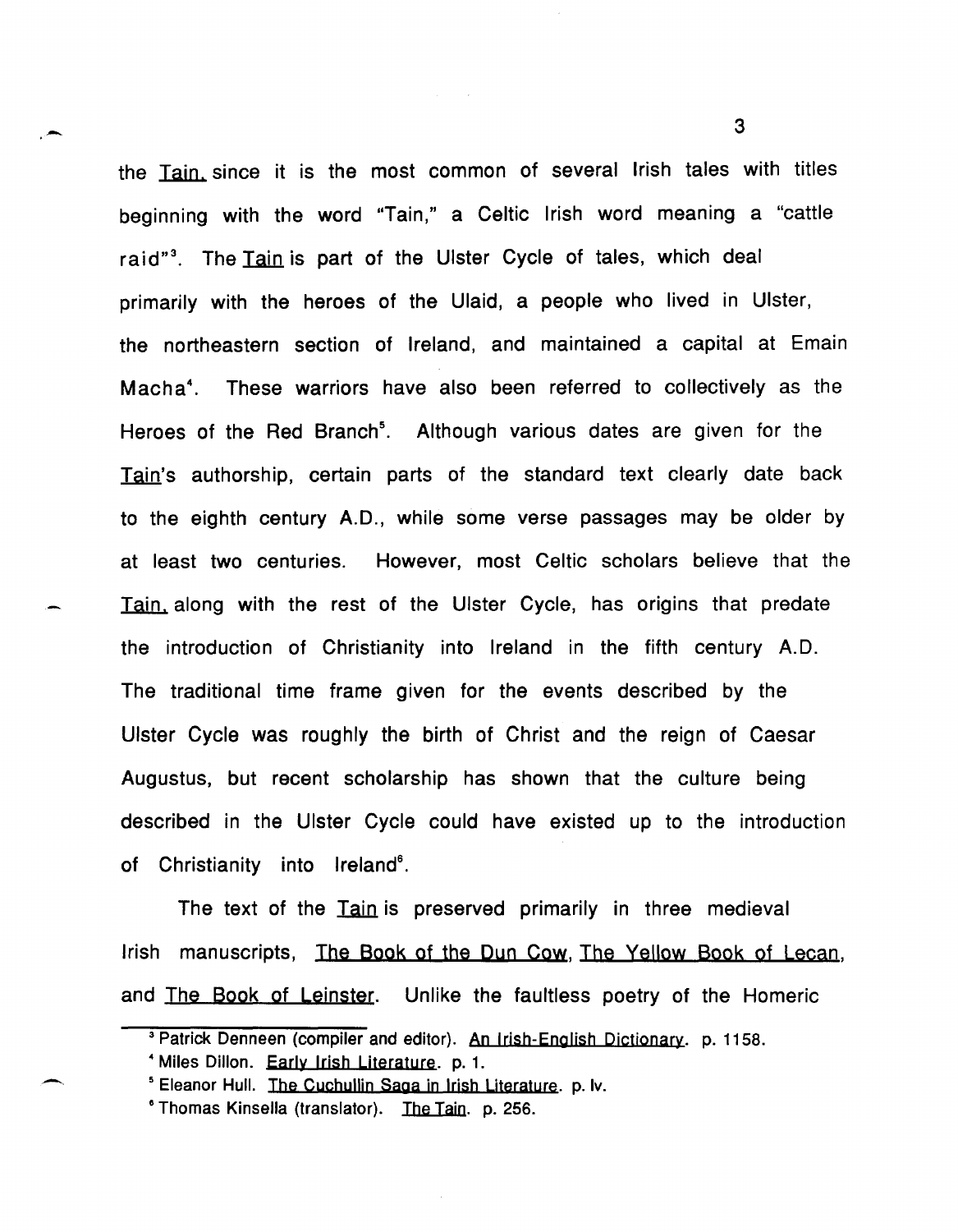epics, the Tain came into written literature as narrative prose with segments of poetry to accentuate the dramatic speeches of the main characters. These poetic passages are often alliterative in nature with a word order that is archaic or completely artificial. However, if the style of the Tain and that of the lliad reflect dissimilarities, the structure and the subject matter bear a striking resemblance<sup>7</sup>.

In his book, the Heroic Age, Chadwick lists some general characteristics of Heroic Age literature which certainly apply to both the Iliad and the Tain. Both epics concentrate on the aristocratic caste and their values, which center primarily on courage, prowess in battle, loyalty, and sincere dedication to personal honor. War is the profession of choice among the aristocracy in both epics. The type of war fought almost always follows the deeds of individual heroes in direct combat and is usually devoid of any coherent strategy. Heroes are presented in an idealized human form, but they still must suffer pain, both emotional and physical, and even death. Ultimately, Heroic Age literature presents the lives of the aristocratic warrior class in a setting that readily provides them with the opportunity to be heroic<sup>8</sup>.

The warriors of the **lliad** were afforded the chance to gain honor and glory when the Achaians of mainland Greece, Thessaly, and some of the surrounding islands waged war on the city of Troy in Asia Minor

 $\sqrt{7}$  lbid. p. 257.

<sup>&</sup>lt;sup>8</sup> H.M. Chadwick. Heroic Age.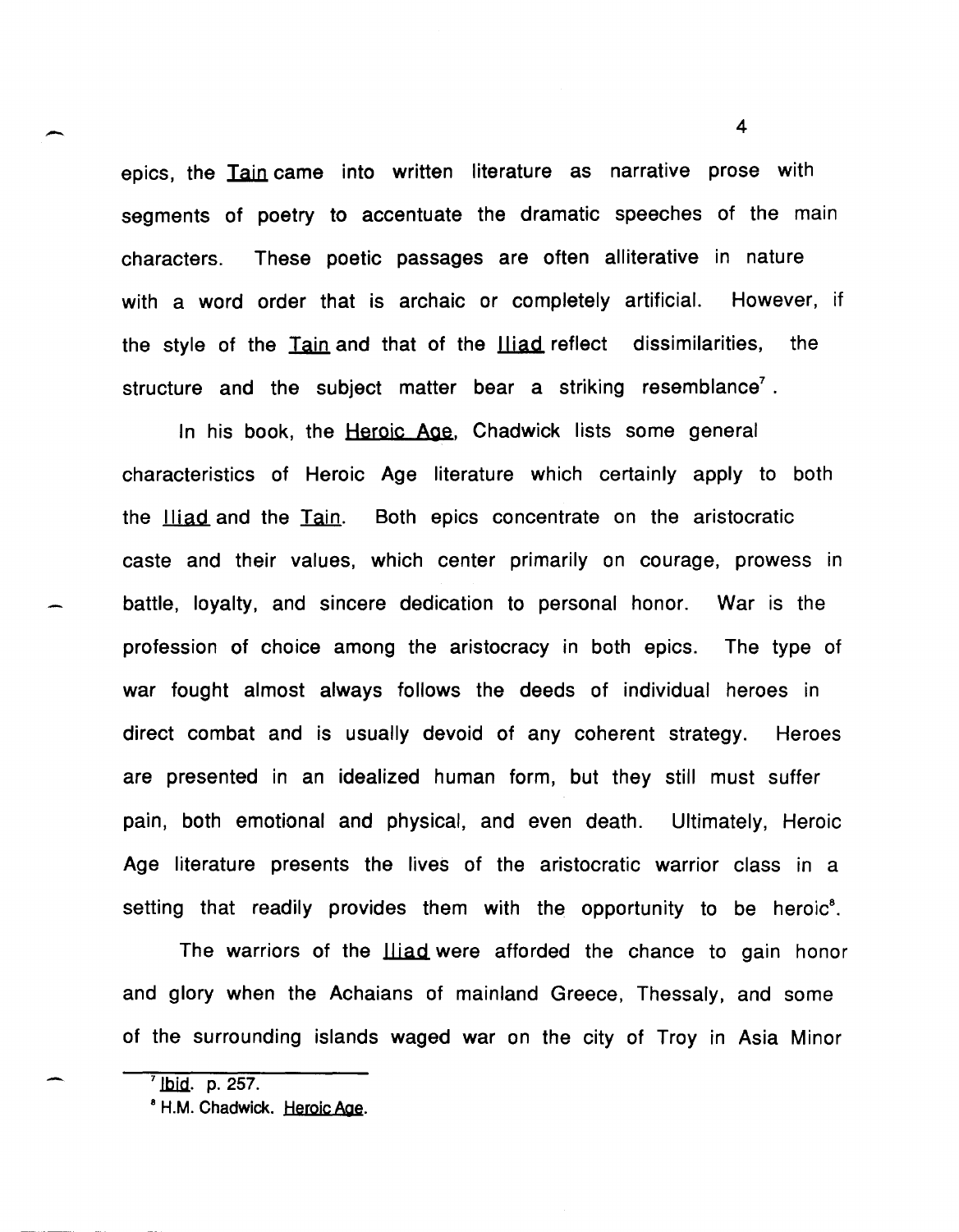$\sim$  5 and all of that city-state's allies. The war began when Paris, a young Trojan prince, while a guest in Sparta of Menelaos, carried off Menelaos' wife Helen. Once Paris returned to Troy, with Helen living with him as his wife, Agamemnon, the older brother of Menelaos, gathered together the princes of the Achaians and sailed to Troy, determined to retake Helen, and to avenge the insult to Menelaos' honor by sacking the citadel of Troy. Once on Trojan soil, the Achaian forces managed to keep the Trojans and their allies on the defensive for nine years. In that time, the Achaians also plundered many of the smaller cities and towns surrounding the walled city of Troy. The narrative of the **lliad** begins in the tenth year of the siege of Troy, and focuses on a quarrel between Achilles, the best warrior of the Achaians, and Agamemnon, who acted as the commander-in-chief of the Achaian forces at Troy. As a result of this quarrel, Achilles withdraws himself and his men from the fighting. Achilles then has his mother, the goddess Thetis, persuade Zeus to allow the Trojans to begin pushing the Achaians back to their ships. It is during this time that Hektor, a prince of Troy and the foremost warrior of the Trojans, begins gaining ascendancy over the battlefield. Hektor and the Trojan allies nearly destroy the Achaians when Achilles allows his companion, Patroklos, to defend the Achaian ships. Once Patroklos enters the battle, he over-confidently chases the Trojans back to the walls of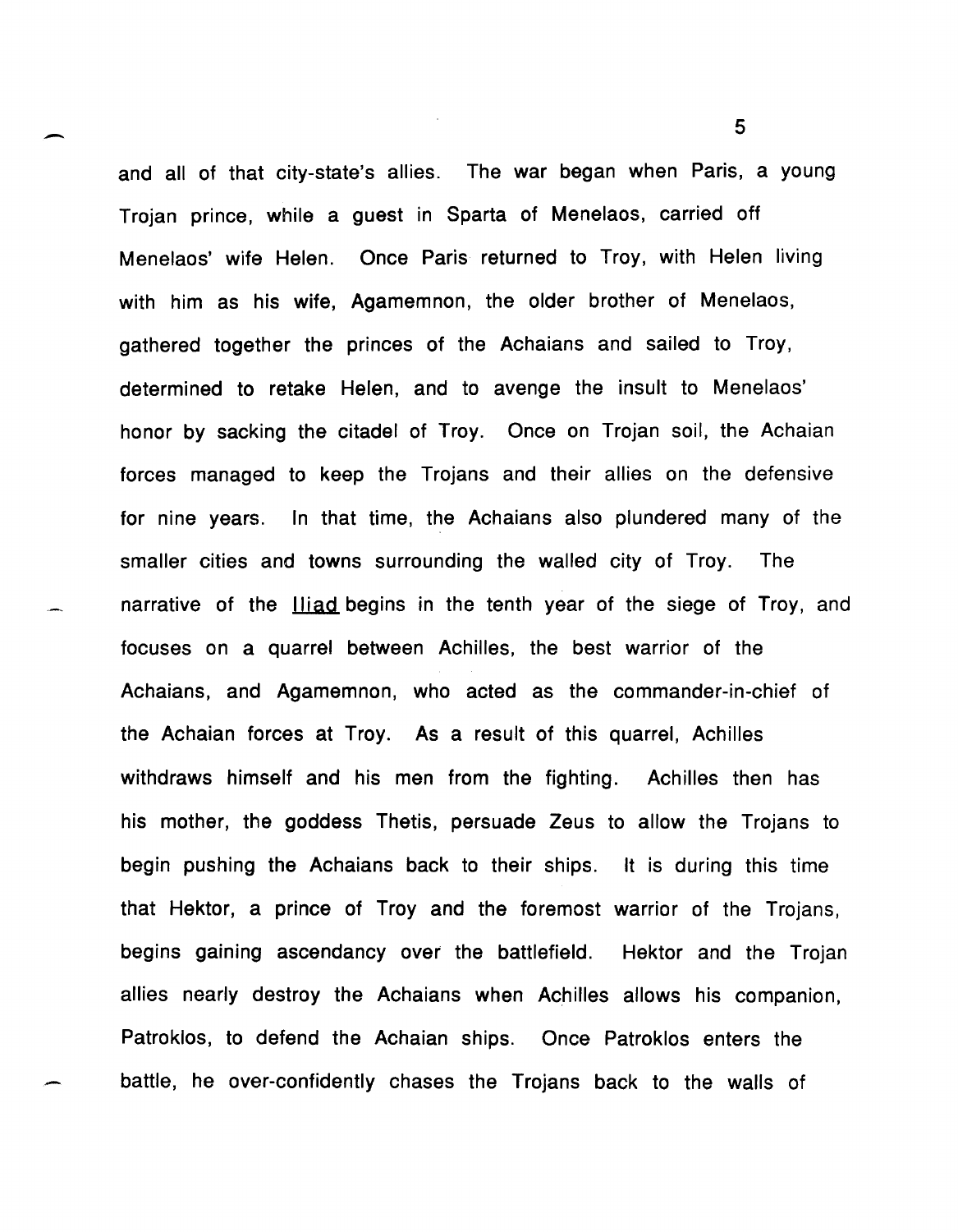Troy, where he is killed by Hektor. Achilles then reenters the fighting to avenge Patroklos and kills several Trojans, including Hektor. The text of the **Hiad** ends when Achilles ransoms the body of Hektor to Priam, Hektor's father and the king of Troy. Achilles is killed in battle a short while afterwards, and later in the tenth year Troy falls to the Achaians with most of the heroes of Troy dead, and the civilian population is divided up as slaves between the surviving Achaian heroes, who then sail for home. Most of the Achaian heroes, however, either fail to return home safely, or suffer many set backs in their attempt to re-establish themselves in their kingdoms that they had left years earlier.<sup>9</sup>

-

.-

The Irish Tain begins under entirely different circumstances than the Greek <u>Iliad</u>. The story recounted in the Tain actually begins in a series of tales called *remscella*, that lead up to the opening of the Tain with the invasion of Ulster by forces gathered by Medb, the queen of Connacht. The true beginning of the tale takes place in the bedroom of Medb and her husband Ailill. As Medb and Ailill list their possessions, Medb realizes that she has no bull to equal the magnificence of a white bull belonging to her husband. Shortly thereafter, Medb hears of a brown bull in the Kingdom of Ulster that is more than the equal to the white bull of her husband. After a failed

<sup>\*</sup> Richmond Lattimore. (translator). The Iliad of Homer. p. 12-13 (Introduction).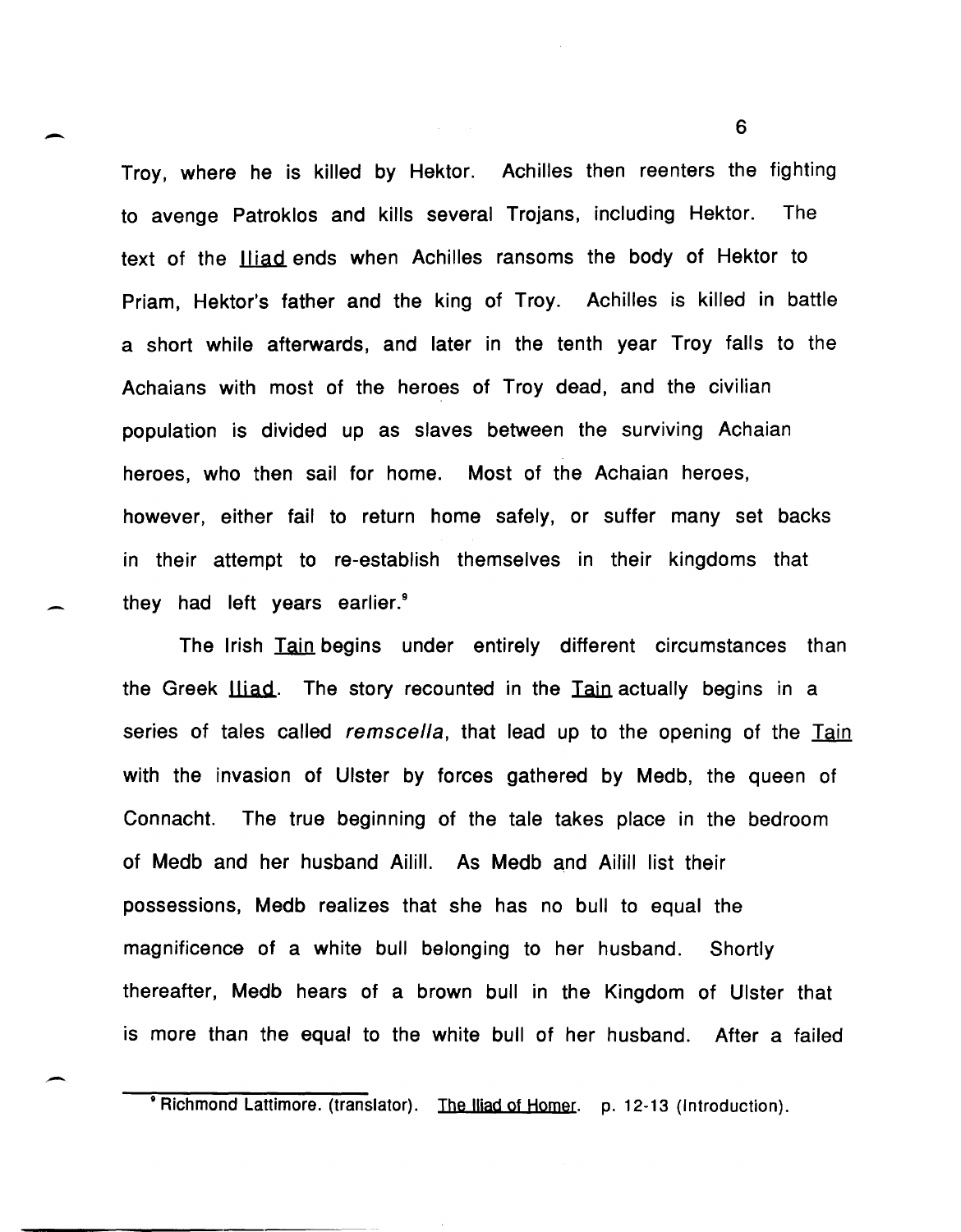attempt to purchase the brown bull from its owner, Medb decides to take it by force. With the aid of her husband, Medb musters troops from every kingdom in Ireland, including a group of exiles from Ulster, who are lead by Fergus, a former king of Ulster, and begins her invasion. Due to a strange curse leveled against the men of Ulster a few generations earlier which causes them to suffer labor pains at times of extreme crises, only the warrior Cuchulainn, whose name means the Hound of Culann, is able to meet the invading forces. However, Cuchulainn is able to single-handedly inflict heavy loses on Medb's forces. After their first few encounters with Cuchulainn, Medb's husband Ailill asks Fergus "What sort of man is this Hound of Ulster we hear tell of?" Fergus responds by telling an account of Cuchulainn's mac-gnimrada', which translates as "boyhood deeds."<sup>10</sup> For the next several days Cuchulainn killed at least one man during the day, and at least one hundred each night. Finally, Medb agrees to a condition set by Cuchulainn that limited her troops to advancing only while Cuchulainn was engaged in single combat with one of her hand picked warriors. Once that warrior fell, she was under obligation to stop her advance until another warrior was sent to face Cuchulainn. Medb readily agreed to these terms, realizing that it was better to lose one man each day than to lose a hundred every night.

 $\overline{\phantom{0}}$ 

-

<sup>&</sup>lt;sup>10</sup> Eleanor Knott and Gerard Murphy. Early Irish Literature. p.117.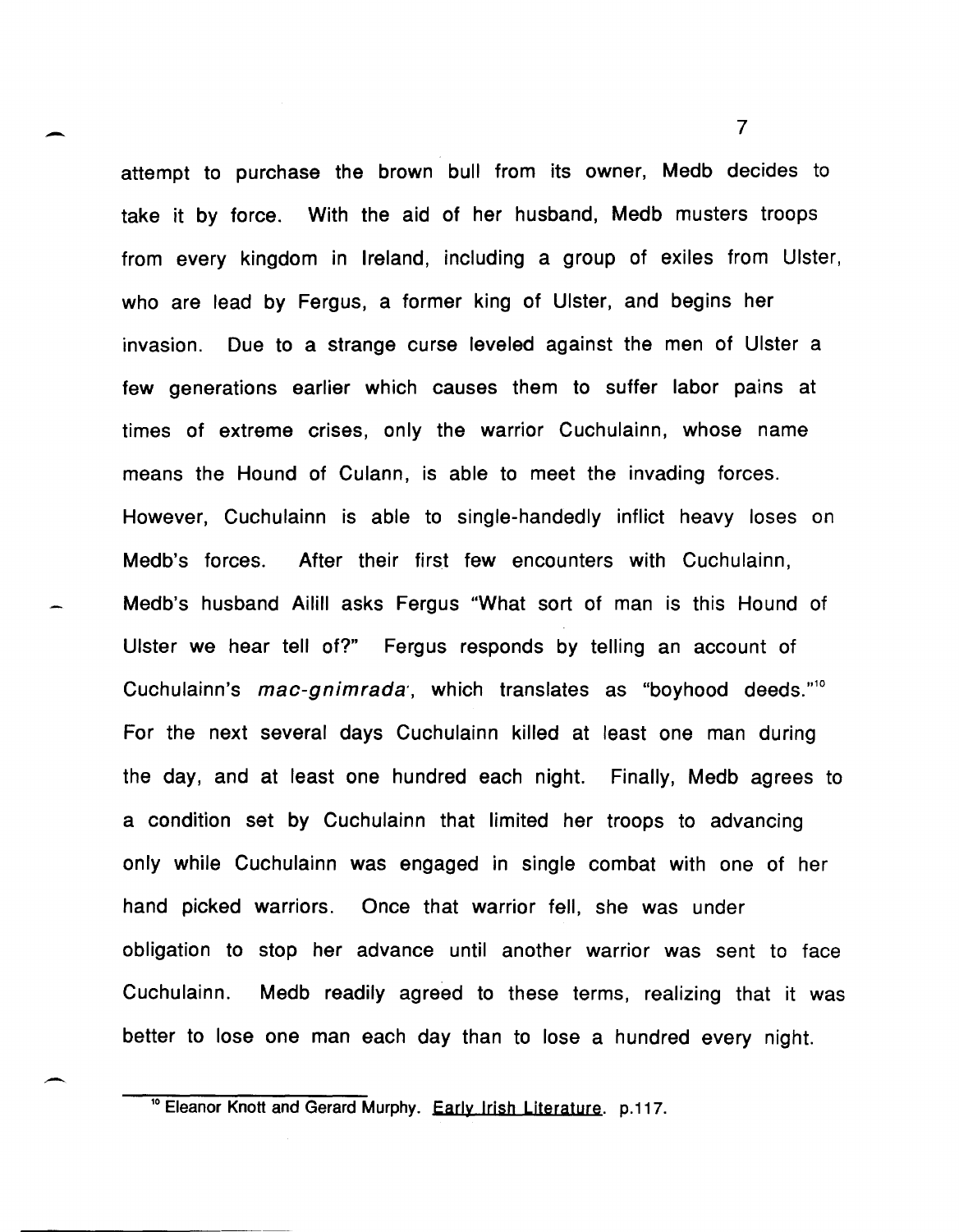After the arrangement has been made, a long series of single combats between various warriors and Cuchulainn follows, with Cuchulainn always winning. Meanwhile, Medb is able to lead her forces into the heart of Ulster, plundering the countryside and eventually stealing the great brown bull of Ulster. When the series of single combats proves to be too physically taxing for the wounded and extremely exhausted Cuchulainn, the god Lug, who was generally considered his father, comes to Cuchulainn and uses herbs to heal his mortal son over the course of three days and nights. When Cuchulainn awakes, he discovers that the young boys of Ulster had come and fought three battles against the invaders. Although the young boys killed three times their own number, they were all slain as a result. This drives Cuchulainn into a battle madness and he kills a great number of Medb's warriors.

 $\overline{\phantom{0}}$ 

 $\overline{\phantom{a}}$ 

The climax of the series of single combats soon follows when Medb manages to seduce Ferdia, Cuchulainn's own foster-brother, into facing Cuchulainn in single combat. The battle between these two great warriors takes three days of bloody fighting to complete and is one of the most powerful scenes in epic literature. Ultimately, Cuchulainn is able to kill Ferdia by using his magical spear, the gae bo/ga*<sup>11</sup> •* After this battle, Cuchulainn suffered such massive wounds

" Thomas O'Rahilly. Early Irish History and Mythology. p. 58-75.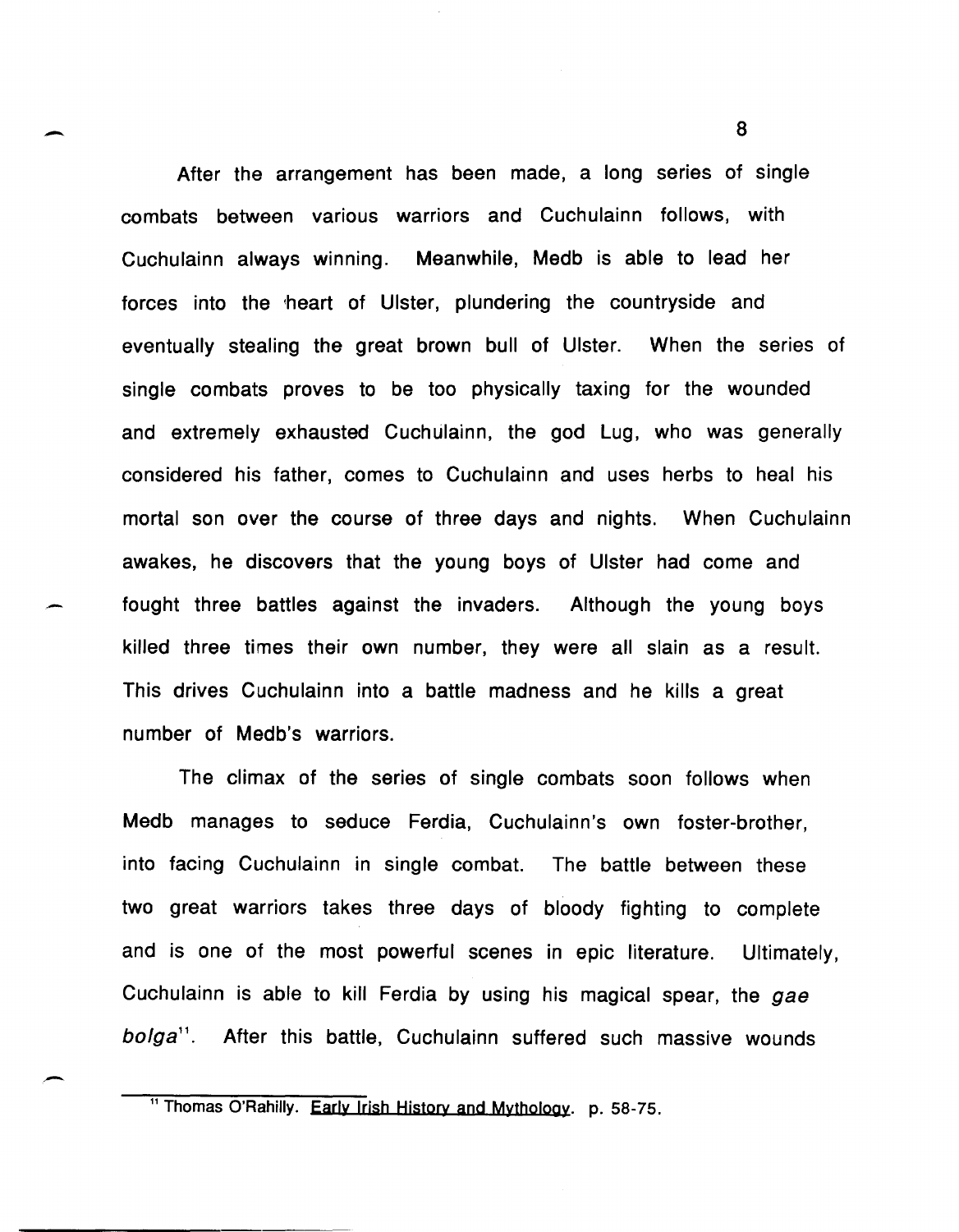that he was unable to continue to fight until the last battle of the Tain. In the meantime, some single champions of Ulster came out to face the hordes of invaders and while killing an honorable share of opponents, they all were quickly brought down by Medb's forces.

Eventually, all the men of Ulster recover from their magically induced illness and come out to repel the invaders. The battle that ensues is basically the kingdom of Ulster engaged in a battle with the rest of Ireland. At first, the battle seems to be going badly for the men of Ulster since the invaders almost break their lines three times. The tide of the battle quickly turns, however, once Cuchulainn is able to overcome his wounds and retake the field. Due to a prior agreement, Fergus is obligated to retreat before Cuchulainn. Once Fergus has resigned from the battle, troops from the kingdoms of Leinster and Munster also withdraw from the fighting. The only forces remaining on the field to oppose the Ulstermen were the nine battalions of warriors from Medb's home kingdom of Connacht. Cuchulainn and the men of Ulster defeated these battalions by night fall, and Medb was forced to beg Cuchulainn to spare her life and the lives of her remaining warriors. Medb, however, was able to send the great brown bull home to Connacht. Once the bull arrived there, it and the great white bull belonging to Ailill began fighting, because they both were actually rival magic entities. The two bulls raged

 $\sim$  9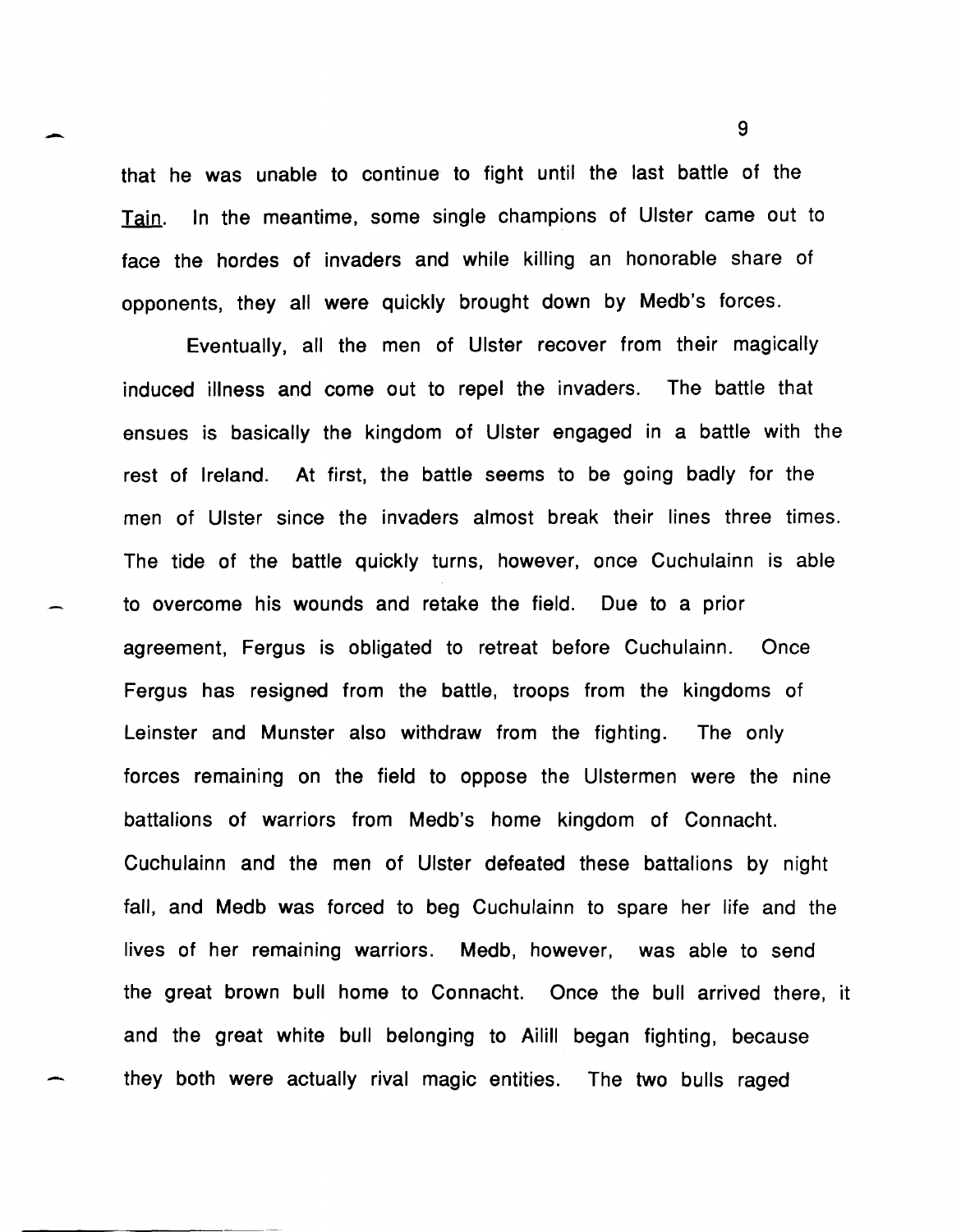throughout Ireland, ripping at each other, all night. By the next morning the brown bull of Ulster had killed the white bull of Connacht, and began making its way back to its homeland in Ulster. Upon arriving at the boarder of its home pasture, the great bull fell dead. The Tain then closes by saying that peace was made between Connacht and Ulster, with the Connachtmen returning to their own kingdom and the Ulstermen joining together in triumph at Emain  $Macha<sup>12</sup>$ .

-

-

Clearly, there are textual similarities between the lliad and the Tain. In particular, both epics are primarily concerned with the actions of a specific hero in an unusual and extremely stressful situation, and, to a lesser extent, with the warriors and warfare in general. In an attempt to increase the understanding of such heroic epics, many definitions of the term "hero" have been presented. Several scholars have attempted to define the epic hero by citing a list of characteristics which tends to be designed for, and more applicable to, standard mythological heroes. These definitions of "hero" have worked their way into standard usage, and are even found in dictionaries with definitions such as "a mythological or legendary figure endowed with great strength, courage, or ability, favored by the gods, and often believed to be of divine or partly

<sup>&</sup>lt;sup>12</sup>Thomas Kinsella (translator). The Tain. p. 52-253.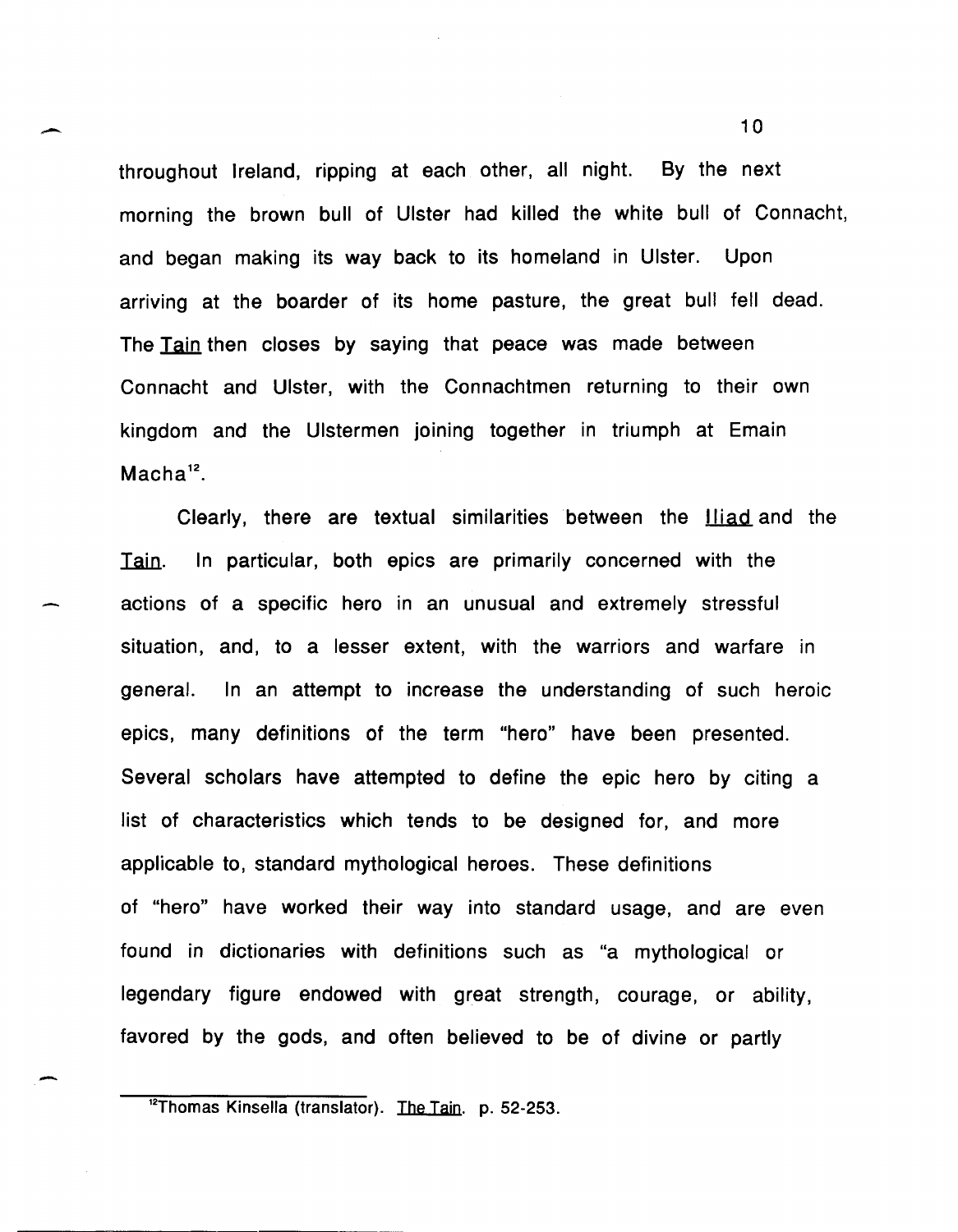$\sim$  11 divine descent."<sup>13</sup> While this definition certainly applies to both Achilles of the Achaians and Cuchulainn of the Ulaid, it nevertheless remains merely a list of physical characteristics and potential genealogies. A better definition of an epic hero must avoid the temptation to define a hero in terms of a list of attributes and origins, and seek to reveal the true essence of what it means to be "heroic."

A definition that adequately suits this criteron is that an epic hero consistently maintains his or her principle and defining loyalties. Accordingly, epic heroes are often depicted as ultimately suffering because of their inflexibility or because two or more of their loyalties come into conflict. This also provides an explanation for why so many epic heroes eventually fall from ascendancy, being similar in nature to the heroes of the tragic plays of Sophocles, who were often formerly great men or women who have suffered an inescapable fall<sup>14</sup>. However, this definition would still allow for the occasional triumphant hero to succeed. For instance, if the principle and defining loyalty of Odysseus in the Odyssey of Homer is perceived to be the procurement of a safe arrival home, then Odysseus is free to warp or ignore any of his society's notions of what it is to be "heroic" and still be a legitimate epic hero, regardless of the fact that neither of his

<sup>&</sup>lt;sup>13</sup> Philip Babcock Gove (editor-in-chief). Webster's Third New International Dictionary of the English Language Unabrjdged. p. 1060.

<sup>14</sup> E.F. Watling. Sophocles; Electra and Other Plays. (introduction). p. 8.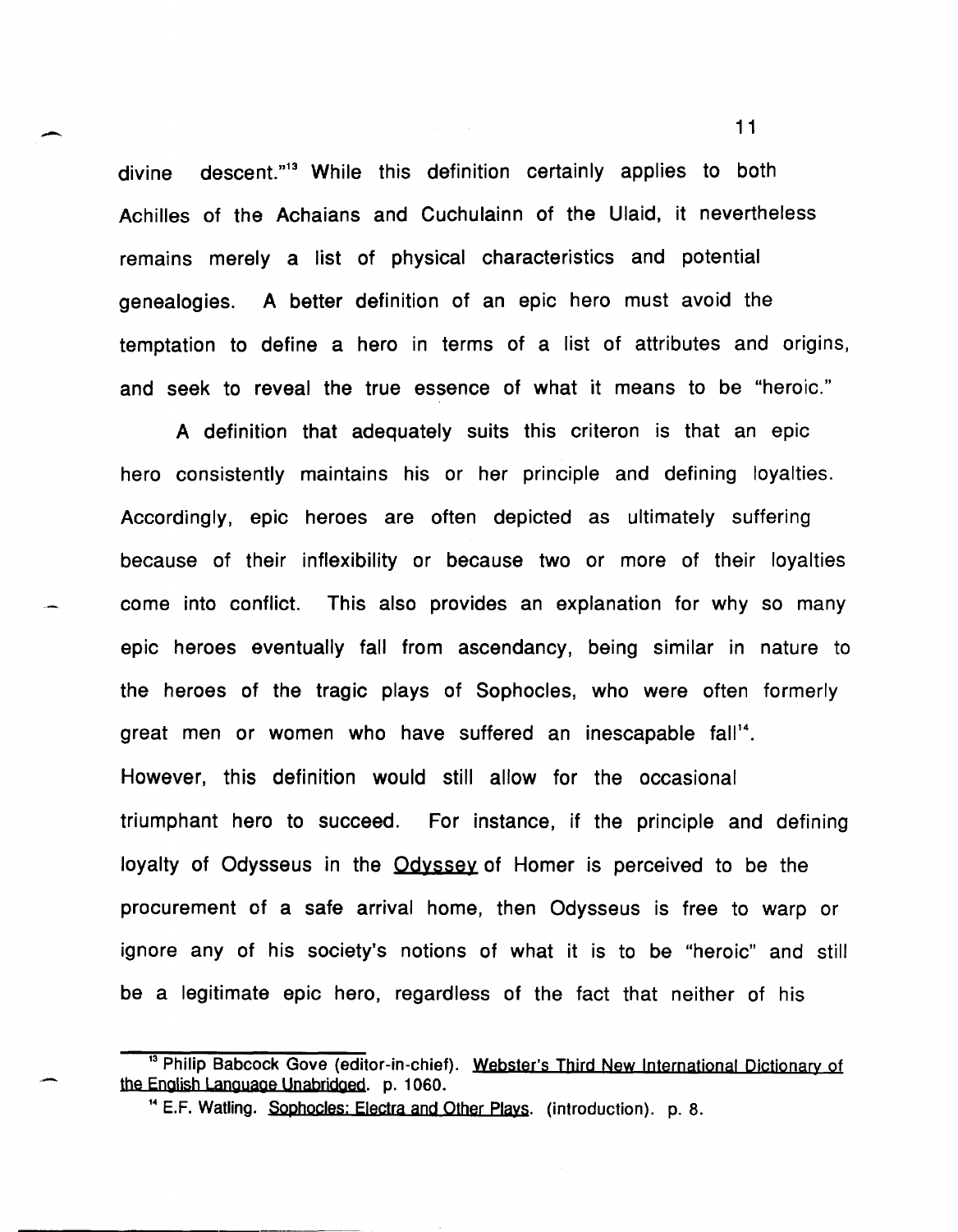parents were divine or that he was in as much disfavor with Poseidon as he was in the favor of Athena. In more recent and perhaps more radical example, Satan, in John Milton's Paradise Lost. can readily be defined as an epic hero if one considers that Satan maintains his loyalty to perpetually rage against God and spread evil among God's creations.

-

-

It is important to note that in order to make this definition of epic hero function, the exact principle and defining loyalties of the hero must be made clear. For several heroes in the lliad and the Tain, the primary loyalty is to the maintenance of personal honor. Achilles' famous withdrawal from the war in Book I of the Iliad demonstrates that he places a higher value on his honor than on the lives of his fellow Achaians. This point is stated expressly by Achilles before the council of the Achaians in these lines from Book I of the Iliad:

> And this shall be a great oath before you:/ some day longing for Achilles will come the sons of the Achaians,/

all of them. Then stricken at heart though you be, you will be able/

to do nothing, when in their numbers before man-slaughtering Hektor/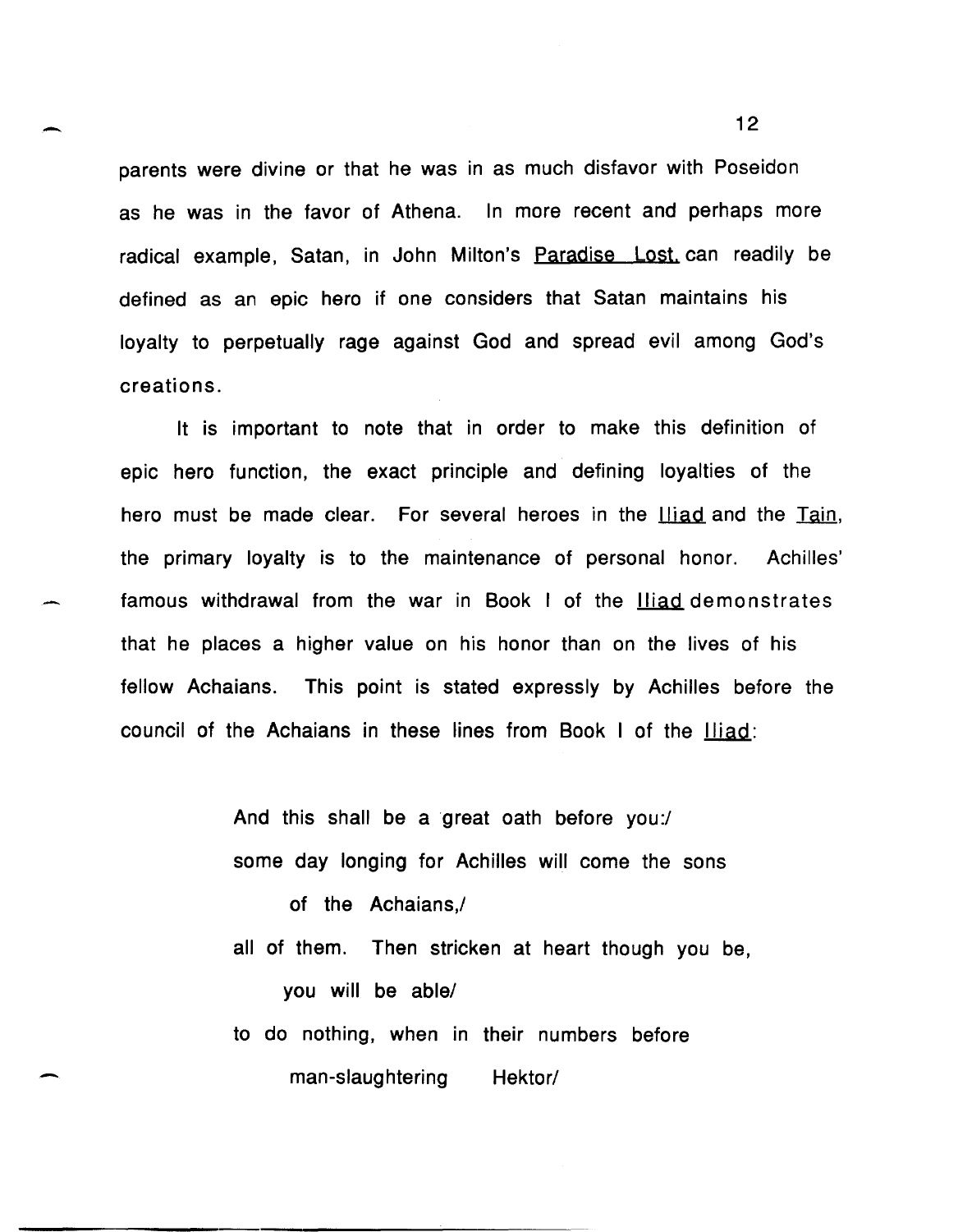they drop and die. And then you will eat out the . heart within youl in sorrow, that you did not honour to the best of

of the Achaians. (lines 239-244)<sup>15</sup>

Achilles does not exempt any of his comrades from his curse; in fact, Homer uses the Greek word "sympantas", which translates as "all together, or all in a body"<sup>16</sup> in line 241 to emphasize this fact. When Patroklos is killed by Hektor after trying to save the other Achaians from certain death by begging Achilles to lend him his armor and to allow him to drive the Trojans back from the Achaian ships, Achilles is partially responsible because it is his curse that is being fulfilled.

In a later episode in the **Hiad**, Hektor demonstrates that he values personal honor over the lives of his family and friends as well. As Hektor stands before the walls of Troy about to face the enraged Achilles, both his mother and father beg him to come inside the walls of the city and ward off Achilles in relative safety. Hektor, however, is resolved to face Achilles, knowing that it may mean his death and the destruction of his family and city, rather than suffer dishonor. Hektor, thinking to himself in lines 108 through 110 in Book XXII,

<sup>&</sup>lt;sup>15</sup> Richmond Lattimore (translator). The Iliad of Homer. p. 65.

<sup>&</sup>lt;sup>16</sup> Henry George Liddell and Robert Scott (compilers). A English-Greek Lexicon. p. 1462.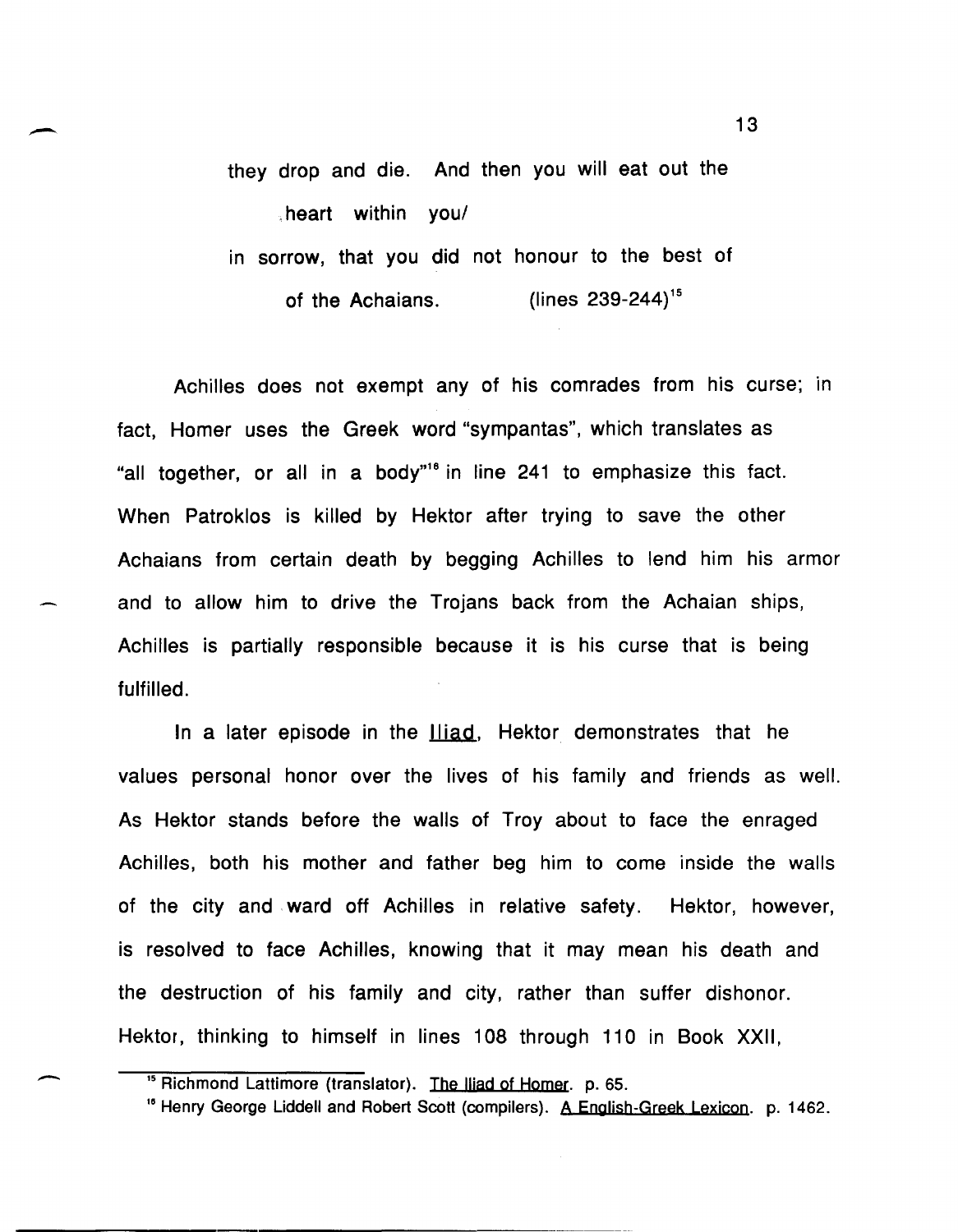- states:

-

... and as for me, it would be much better/ at that time, to go against Achilles, and slay him, and come back,/

or else be killed by him in glory in front of the city.

Hektor can not divorce himself from the heroic code of honor that demands that he meet Achilles on the battlefield in single combat to the death, regardless of the devastating consequences. Hektor decides that an honorable death would be more acceptable than to commit the shameful act of protecting his city safely behind its walls.<sup>17</sup> Obviously, among many of the heroes in the **Iliad**, the obligation to the maintenance of personal honor is held before all other loyalties.

Most of the heroes of the Tain also hold personal honor and glory to be the defining essence of a hero. The need to protect personal honor for the heroes of the Ulaid is so fundamental that they are willing to abandon practically all other social institutions for it. In one instance, the hero Cuchulainn was about to be married to the beautiful Emer when someone mentioned that "this woman he has brought here will have to sleep tonight with Conchobor -the first

<sup>&</sup>lt;sup>17</sup> James Hogan. A Guide to the Iliad. p. 273-274.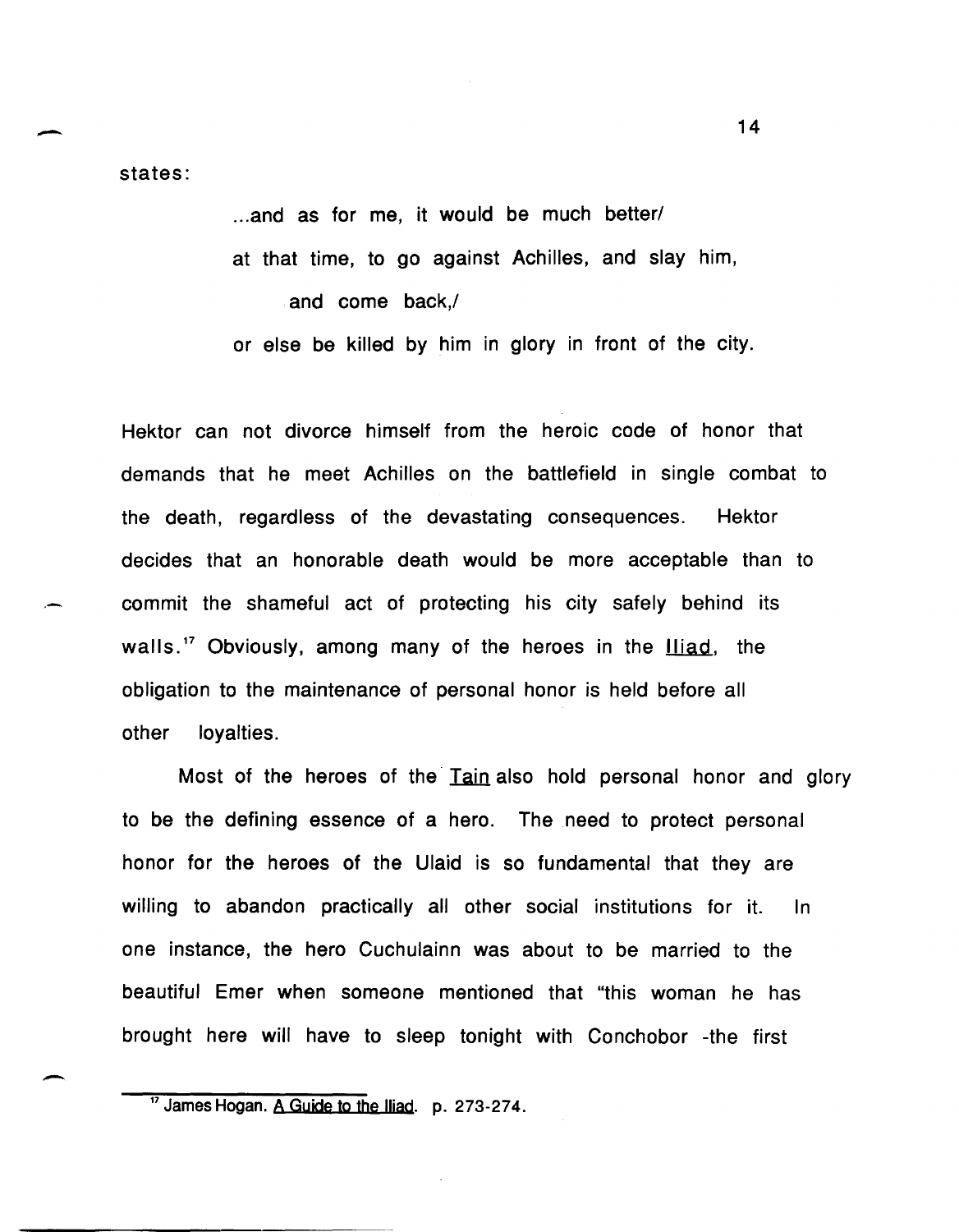forcing of girls in Ulster is always his."<sup>18</sup> The fact that his bride must first sleep in the king's bed before coming to his own drove young Cuchulainn into such a fury that the cushion beneath him burst up and feathers flew about wildly. The other Ulster warriors quickly realized that the king could not accept the dishonor of not enforcing his own edicts and that Cuchulainn would destroy any man who dishonored him by having sex with his wife. A compromise is reached when the men of Ulster decide that Emer should sleep in Conchobor's bed that night but with two men in between the two of them to "protect Cuchulainn's honour."19 This story reflects the ability of the heroes to make compromises when faced with conflicting loyalties; in this instance the conflict is between loyalty to Ulster in the form of its king and its laws and loyalty to protecting one's personal honor. The story also shows that while a compromise was agreed upon, both Cuchulainn and Conchobor were willing to risk their lives and their friendships among the men of Ulster to preserve their honor.

The Exile of the Sons of Uisliu, one of the remscella, or foretales, of the Tain, however, presents a situation where a compromise between loyalties could not be made. The tragic story concludes with Conchobor betraying a trust and having a band of warriors led by the sons of Uisliu treacherously killed while under the direct protection of

-

-

<sup>&</sup>lt;sup>18</sup> Thomas Kinsella (translator). The Tain. p. 38.

<sup>&</sup>lt;sup>19</sup> lbid. p. 39.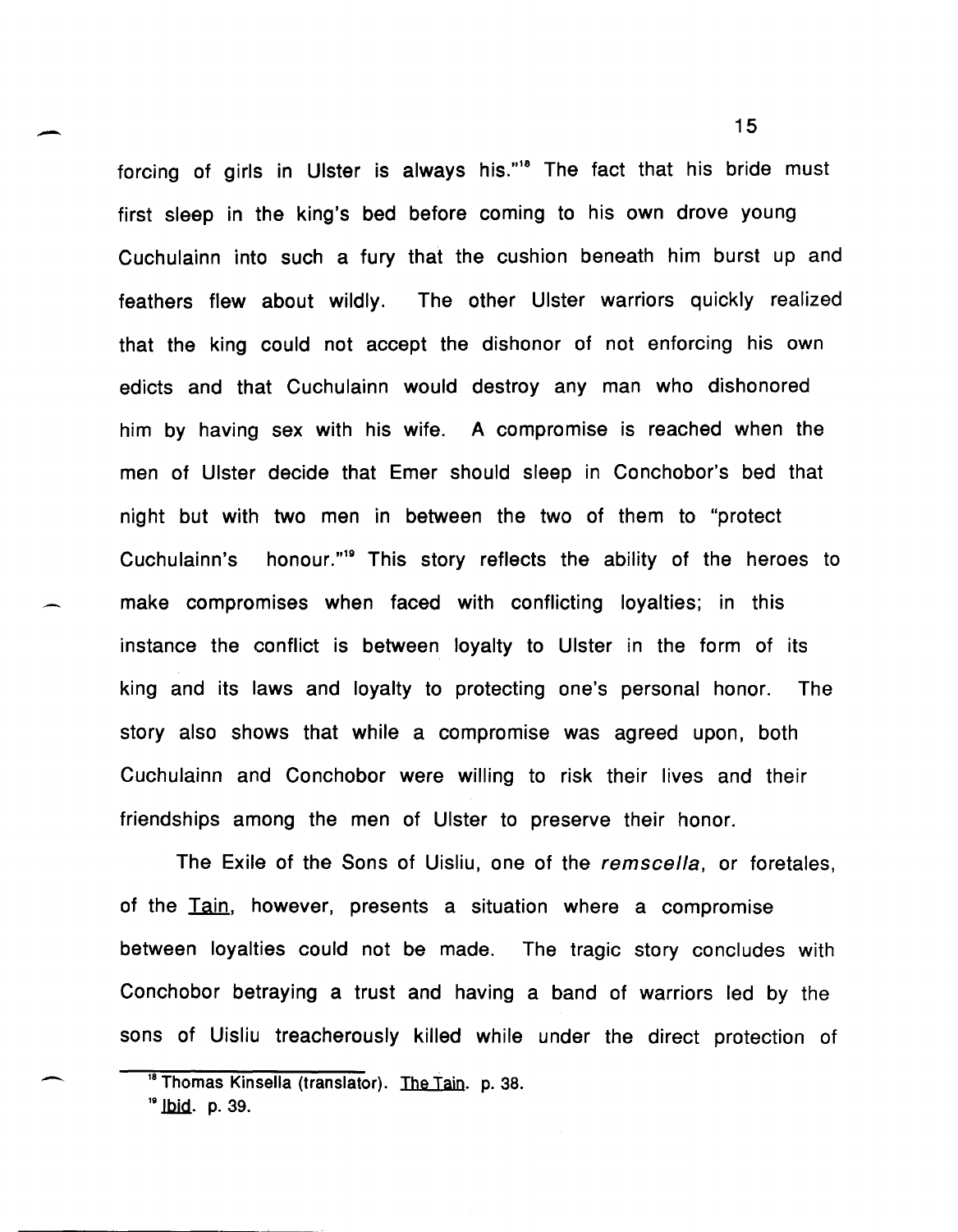Fergus and Conchobor's own son, Cormac. As a result of Conchobor's deceit, Fergus and Cormac, along with some other heroes of Ulster, had to avenge the wrongful deaths of the sons of Uisliu in order to protect their own honor. Fergus and Cormac were driven to kill many men and to burn the capital at Emain Macha, as a result of Conchobor's deceit. Once they had turned against Conchobor and the rest of Ulster, Fergus and Cormac, along with three thousand other men from Ulster, were

forced to seek refuge in the land of Connacht and later fought against Cuchulainn and Ulster during the course of the  $Iain^{20}$ . This story leaves no doubt as to what is most important to them and where their deepest loyalties lie. Fergus leaves behind the land he loves and Cormac turns against his own father, destroying his chances for royal succession, because they feel that their honor has been insulted by Conchobor.

Although maintenance and expansion of their own honor is the primary loyalty for most of the heroes in both the **Hiad** and the Tain. there are secondary loyalties for different heroes in each epic. The most common secondary loyalty for the heroes in the **Hiad** tends to be to family and close friends. Loyalty to the memory of Patroklos and the guilt he feels for Patroklos' death is responsible for the incredible

 $^{20}$  lbid. p. 14-15.

-

,-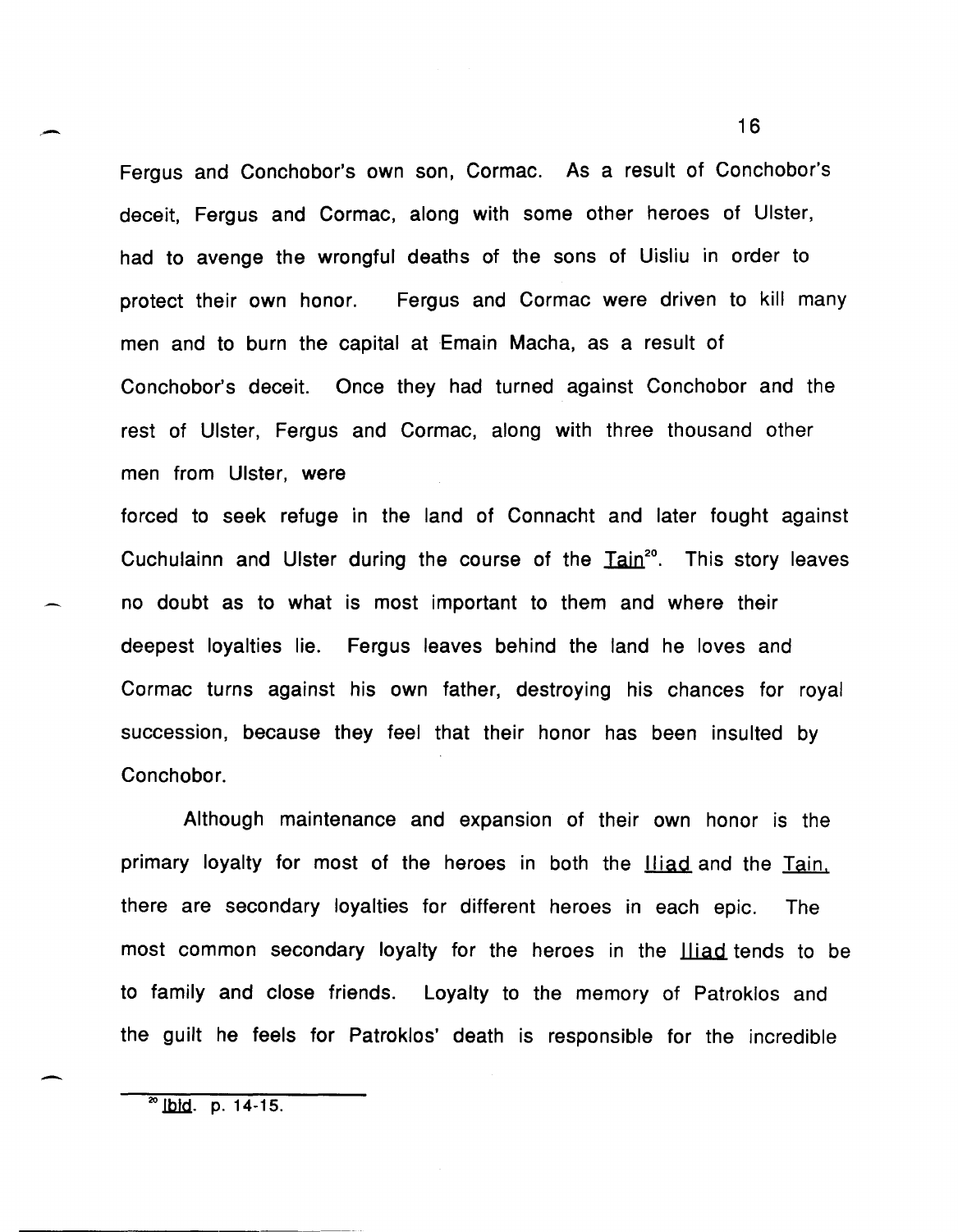change that comes over Achilles in the later books of the **Iliad**. Achilles, who has begun to realize the flaws and futility of the heroic code, no longer cares for his curse, Agamemnon, or his own honor. More than ever before, he has become alienated from the other Achaians. The fact that he makes it a point to senselessly sacrifice twelve Trojan nobles on the funeral pyre with the body of Patroklos<sup>21</sup> shows that Achilles is only concerned with revenge and death.

,-

-

Achilles' abandonment of honor as his primary loyalty is reflected in several different passages, but one of the most powerful in the **Iliad** occurs once Achilles reenters the fighting to take revenge for the death of Patroklos in Book XXI. Achilles comes upon a young Trojan prince whom he had captured twelve days earlier and sold into slavery. The young prince had managed to return to Troy through a series of fortunate circumstances but had the misfortune of meeting Achilles for the second time. The young prince takes Achilles by the knees and pitifully begs for his life again, but this time, however, Achilles is not persuaded to grant mercy. Achilles levies his verdict with these cold words:

> Poor fool, no longer speak to me of ransom, nor argue it./

<sup>21</sup> Richmond Lattimore (translator). The Iliad of Homer. p. 455.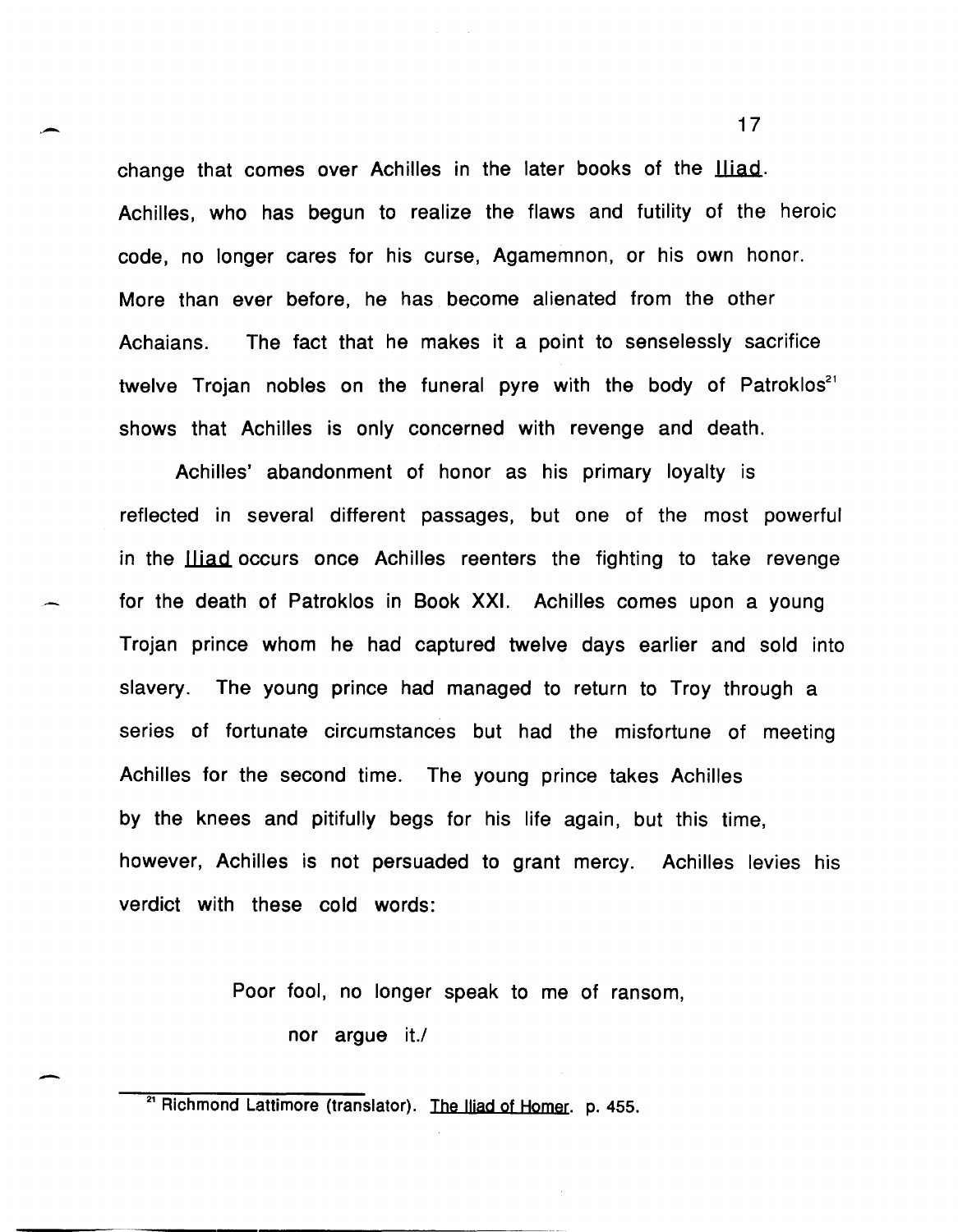In the time before Patroklos came to the day

of his destiny/

then it was the way of my heart's choice to

be sparing/

of the Trojans, and many I took alive and disposed of them.

Now there is one who can escape death, if the gods send!

him against my hands in front of Ilion, not one/ of all the Trojans and beyond others the children of Priam.  $\left(\frac{\text{lines }99-104}{2}\right)^{22}$ 

Another scene in the **lliad** which demonstrates a hero's loyalty to his family occurs in Book VI in an exchange between Hektor, his wife Andromache, and their infant son. Hektor has come inside the walls of Troy during a decisive battle to ask the Trojan women to pray and honor the goddess Athena so that she might grant the Trojans victory over the Achaians. Once inside the city he goes to his house to see Andromache before returning to the fighting. Hektor finds her on the walls of Troy searching the battlefield for a sign that he is still alive and well. After she and Hektor speak in one of the most

 $22$  lbid. p. 420-421.

-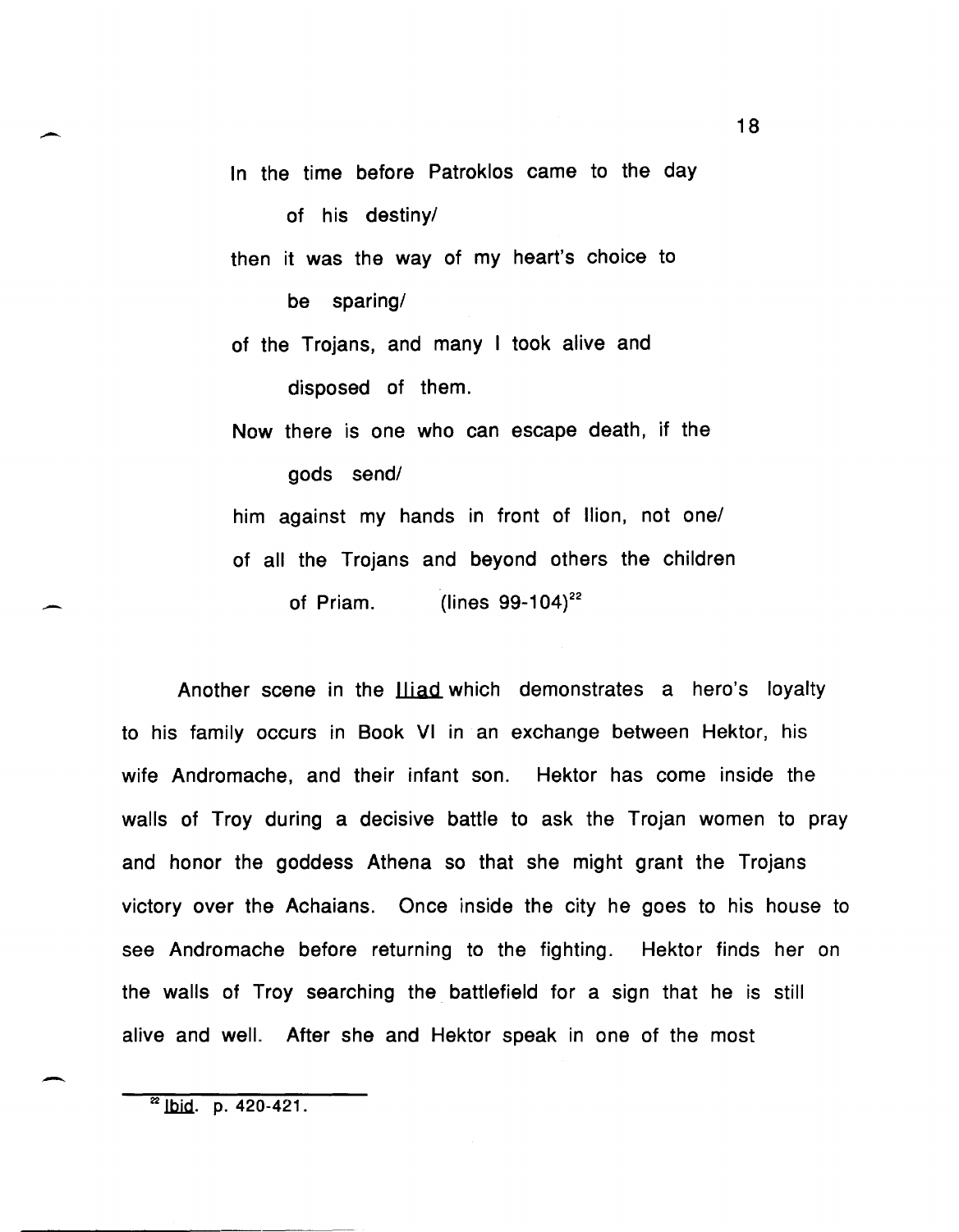endearing scenes in all of Western literature, Hektor reaches for his baby son, who screams and shrinks back against his mother's breast fearing his father's bloody bronze armor and the shining helmet with it's long horse-hair crest. Both Hektor and Andromache laugh as he takes off the helmet, and then takes his son in his arms. Hektor then cuddles and kisses him before praying to the gods with these words:

> Zeus, and you other immortals grant that this boy, who is my son,/ may be as I am, pre-eminent among the Trojans, great in strength, as am I, and rule strongly over

> > Ilion;!

and some day let them say of him: "He is far better than his father,"/

as he comes in from the fighting; and let him kill his enemy/

and bring home the blooded spoils, and delight the heart of his mother. (lines  $476-481$ <sup>23</sup>

With this prayer, Hektor reveals that he honestly hopes his son will

-

 $23$  | bid. p. 165-166.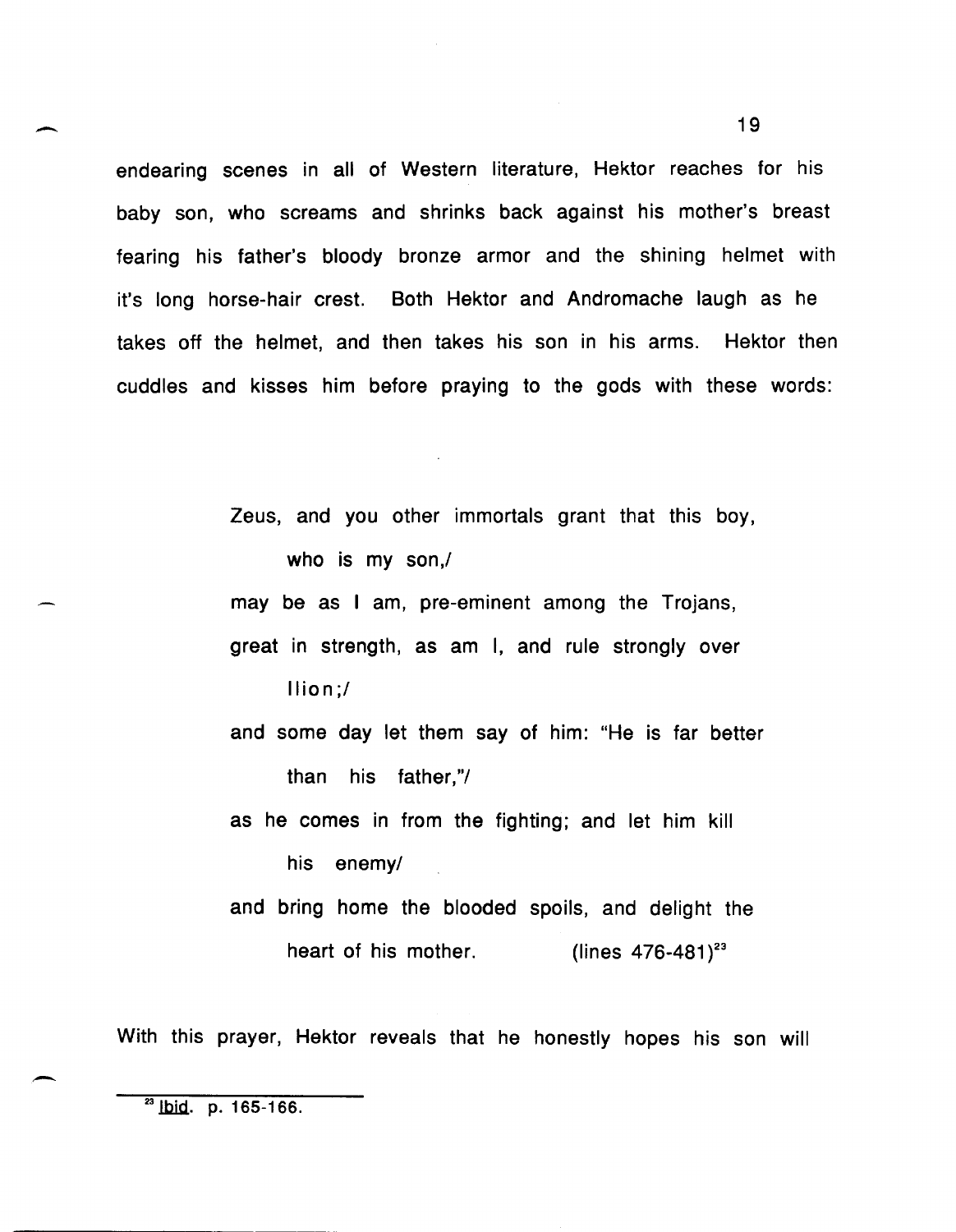surpass him in deeds and in honor, and while this sentiment may not have been such an incredible admission for the heroes of the *lliad*, it would be almost unheard of in the Tain.

In the story of the sons of Uisliu from the Tain, Cormac took up arms against his own people to avenge his father's insult to Cormac's personal honor, but in the story entitled "The Death of Aife's One Son," the struggle between father and son over a matter of honor is brought to a tragic crescendo. Cuchulainn had fathered a son named Connla by the warrior-queen Aife and left the instructions that she was to send Connla to him when the child reached seven years of age. He also told her to tell Connla that he must not reveal his name to anyone, and that he should not make way for any man, nor refuse any man in combat. Seven years afterwards, Connla came to Ulster looking for his father. As his boat landed on Ulster soil, the Ulster warriors sent one of their number down to meet him to ask him his name and what business he had in Ulster. True to the instructions given to him, the boy refused to give any information about himself and proceeded to march up the beach saying that he would not give way to a hundred Ulster warriors. A second hero of Ulster was sent to stop the boy and make him pay for the insult to Ulster. The young boy, however, had much of his father's skill in battle and so he quickly defeated the second warrior and tied him up with his own

 $\sim$  20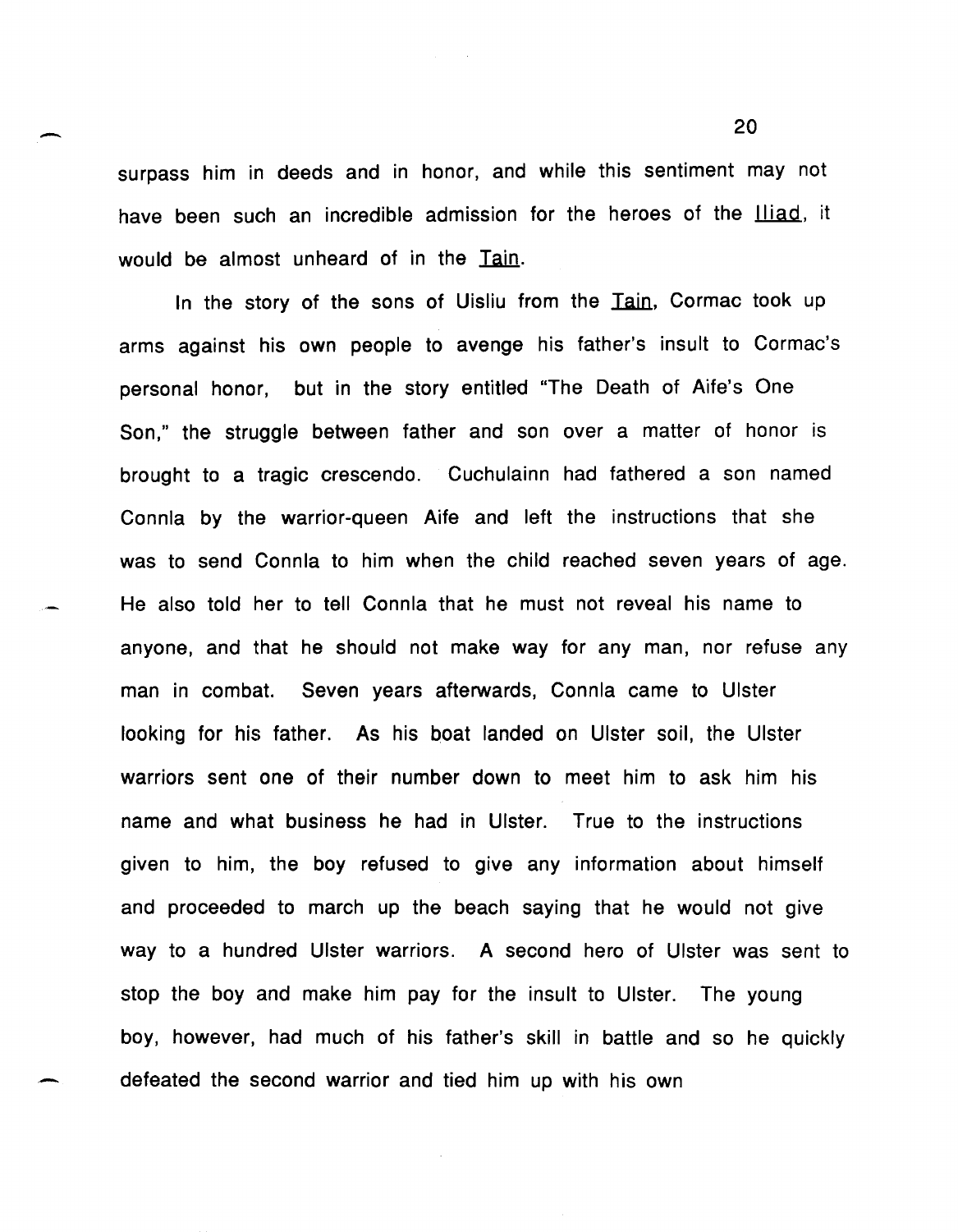shield-strap. Finally, Cuchulainn, himself, came down and fought with his own son because Connla had insulted Ulster, even though he was merely following the instructions given to him by Cuchulainn. However, rationality is no match for the incredible fury of Cuchulainn, who advances on his son saying:

> ... the blood of Connla's/ body will flush/ my skin with power/ little spear so fine/ to be finely sucked

> > by my own spears!<sup>24</sup>

Obviously, Cuchulainn, and the heroes of the Tain in general, do not appear to have the close sentimental attachments to their family as Hektor and some of the other heroes in the Iliad. Hektor cuddles and kisses his baby son, while Cuchulainn stabs his seven year old son with a magic spear so that it "brought his bowels down around his feet."<sup>25</sup> The primary reason that Cuchulainn seems so heartless towards his son is that Cuchulainn's loyalty to Ulster takes precedence over any loyalty he feels towards his son. Cuchulainn was

-

,-

<sup>&</sup>lt;sup>24</sup> Thomas Kinsella (translator). The Tain. p. 43-44.

 $^{25}$  lbid. p. 44.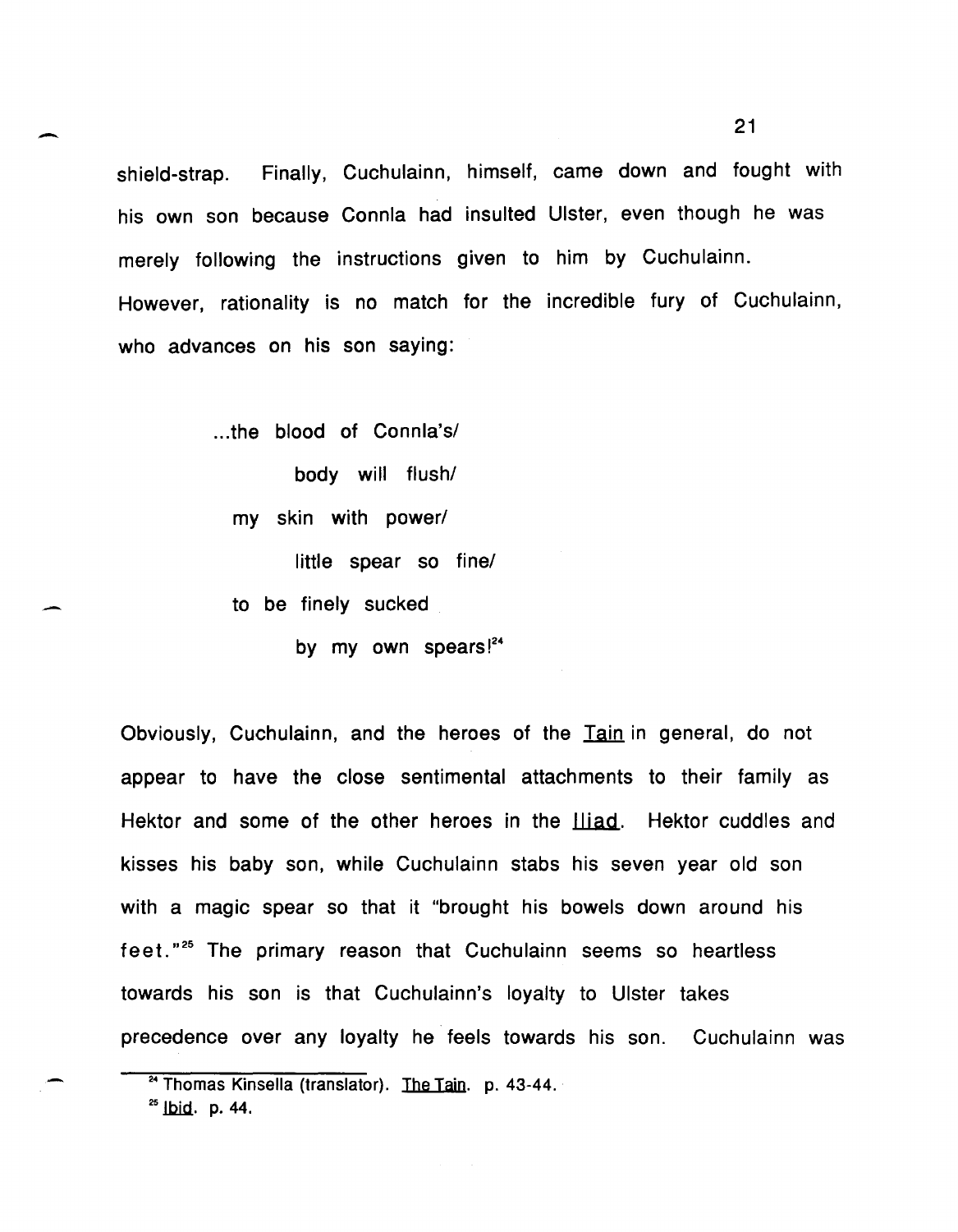ready to destroy Conchobor, the king and therefore the embodiment of Ulster, rather than allow Conchobor to dishonor him by sleeping with his wife; and, in turn, Cuchulainn is more than willing to destroy his only son in an attempt to avenge an insult to Ulster.

-

-

One reason why Cuchulainn places such an emphasis on the honor of Ulster is because he can not divorce himself from Ulster. Although Cuchulainn's commitment to personal honor still overrides his dedication to Ulster, he never completely isolates his own identity from the abstract entity that is Ulster, which includes the warriors, the soil, the culture, and the almost spiritual aspect of Ulster. This helps to explain why Cuchulainn does not feel alienated while he is camped all alone in the middle of a wilderness, single-handedly holding back the huge force of invaders lead by Medb. On the other hand, Achilles feels completely isolated and alone at Troy after his quarrel with Agamemnon, even though his ship and tent are part of one of the largest collective forces of the Achaian people ever. This sense of alienation further increases after the death of Patroklos until funeral games held in the fallen warrior's honor<sup>26</sup>.

If the definition of epic hero is taken as meaning a character in an epic who maintains his principle and defining loyalties, as opposed to the current popular definition, which is based on a collection of

<sup>&</sup>lt;sup>26</sup> James Hogan. A Guide to the Iliad. p. 243.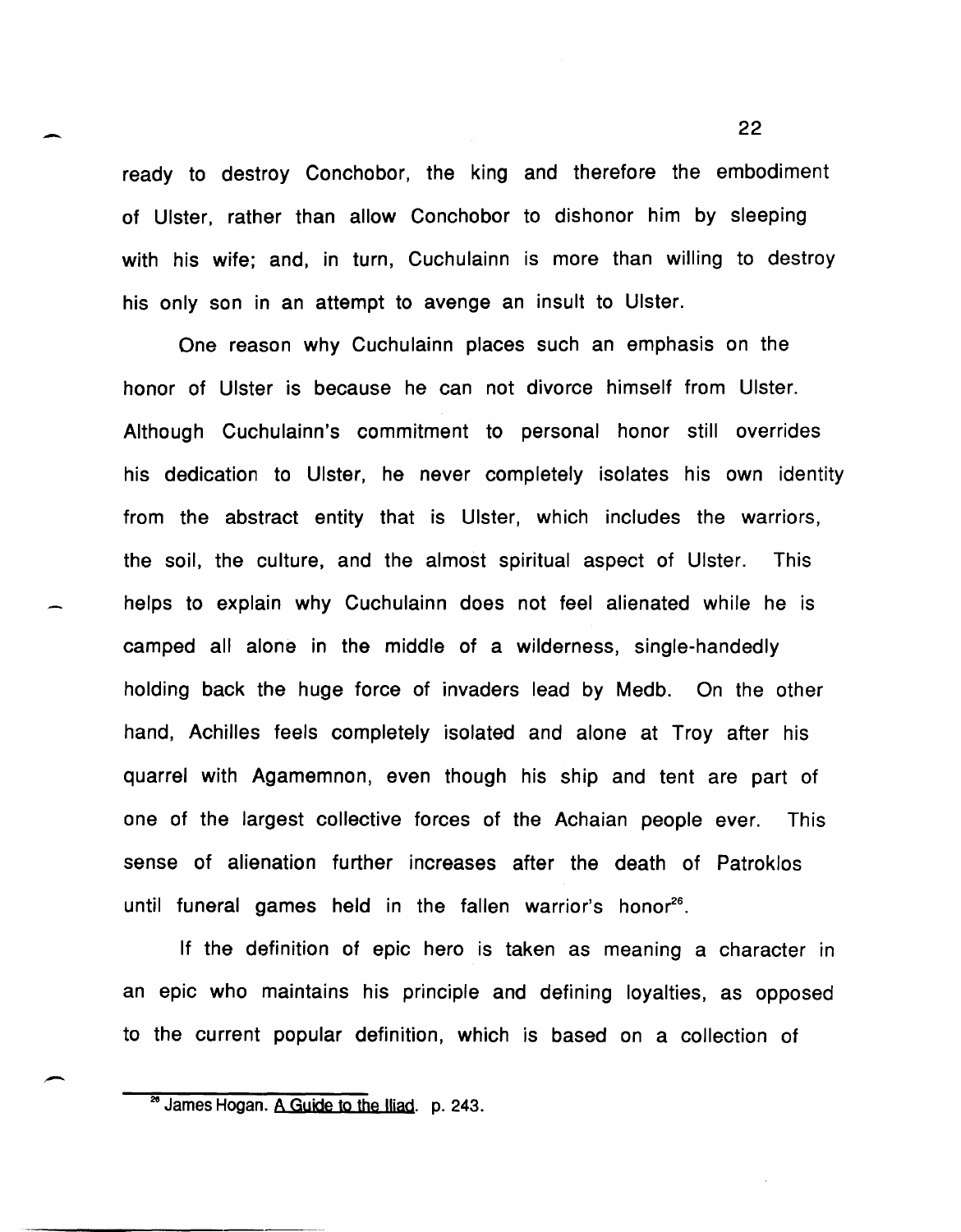attributes, additional analysis of the primary and secondary loyalties each of the major heroes in both the Iliad and the Tain could be compiled in order to provide a deeper understanding of each character, as well as each epic as a whole. Once a particular hero's loyalties have been charted, his or her motivation and internal workings in each scene should be rendered more apparent. However, certain characters in both the **Iliad and the Tain can not be defined** as epic heroes since they do not maintain their primary loyalties. In the Iliad, for instance, Agamemnon never formulates a defining loyalty since he takes Achilles' war prize in Book I to maintain his personal honor<sup>27</sup>, but later, in Book IX, he offers to give the prize back along with several other prizes from his own collection in an attempt to bribe Achilles to rejoin the fighting<sup>28</sup>. Clearly, Agamemnon does not maintain a primary loyalty, and therefore could not be considered a true hero of the epic, but instead he is merely a major character within the narrative of the poem. Similarly, in the Tain, Ferdia, the foster-brother of· Cuchulainn, can not be considered an epic hero. When Medb first summons Ferdia to her tent, he knows that it would not be honorable to fight Cuchulainn since they were sworn fosterbrothers. However, he allows himself to be seduced by Medb and agrees to fight Cuchulainn. Ferdia, whose primary loyalty should be

-

-

-

<sup>&</sup>lt;sup>27</sup> Richmond Lattimore (translator). The Iliad of Homer. p. 67-68.

 $^{28}$  lbid. p. 201-206.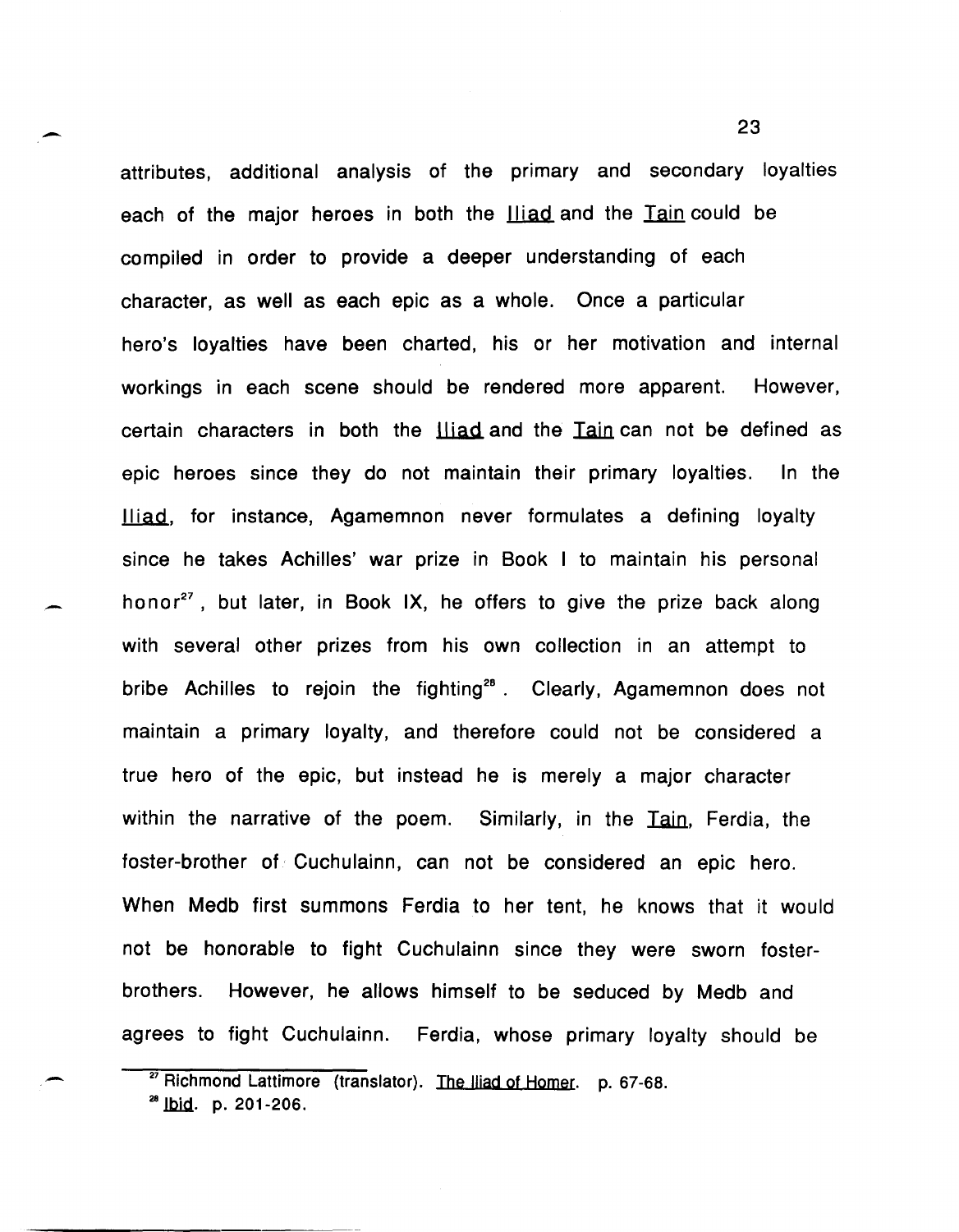to personal honor, finds himself in a hopeless situation once he has said he would meet Cuchulainn in battle, since it would be just as dishonorable to attack his foster-brother and break his warrior's bond and oath of brotherhood as it would be to break his oath to Medb to fight Cuchulainn<sup>29</sup>. Thus, while Ferdia is certainly a tragic figure in the Tain, he dies not as a true hero but as one who has fallen from the path of the true epic hero.

 $\overline{\phantom{a}}$ 

-.

Ferdia's tragic loss of his status as a hero comes as a result of Medb's words and actions as a classic epic seductress, a woman who persuades "into disobedience, disloyalty, or desertion."30 An epic seductress then is a woman who draws epic warriors away from their primary loyalties. Most would agree that, in the story of the Trojan War, Helen acts as a seductress when her beauty entices Paris to defy the rules of the guest-host relationship and causes him to dishonorably steal her off to Troy. Likewise, in the Tain, Medb acts as the epitome of the seductress when trying to get Ferdia to fight against Cuchulainn by saying she would give Ferdia the following things:

...a chariot worth three times seven bondmaids,

<sup>&</sup>lt;sup>2</sup> Thomas Kinsella (translator). The Tain. p. 168-170.

<sup>&</sup>lt;sup>30</sup> Philip Babcock Gove (editor-in-chief). Webster's Third New International Dictionary of the English Language Unabridged. p. 2054.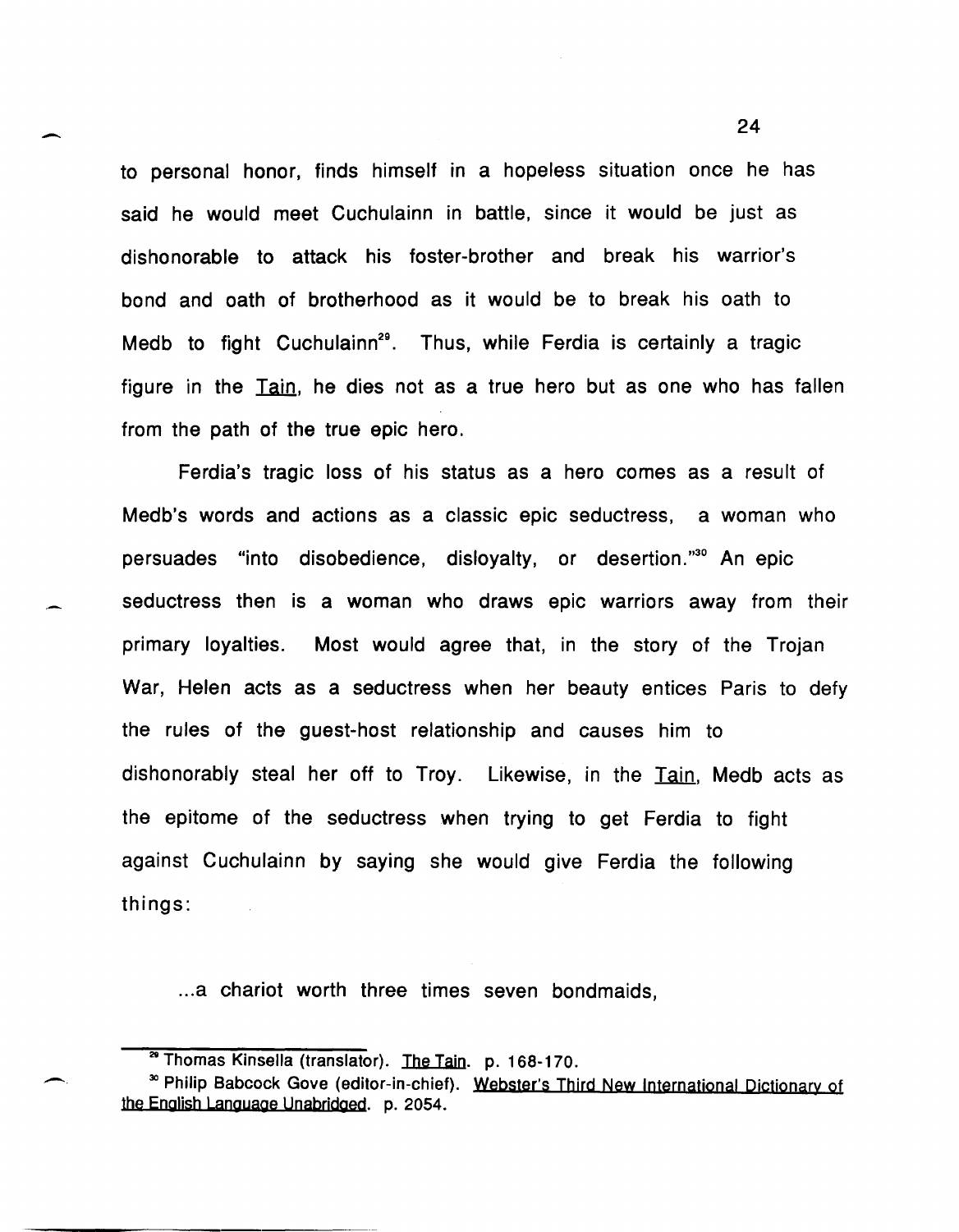with warharness enough for a dozen men, and a portion of the fine Plain of Ai equal to the Plain of Murtheimne. Also the right to stay in Cruachan, with your wine supplied, and your kith and kin free forever from tax and tribute. And this leaf-shaped brooch of mine that was made out of ten score ounces and ten score quarters of gold. And Finnabair, my daughter and Ailill's, for your wife. And my own friendly thighs on top of that if needs be. $31$ 

-

 $\overline{\phantom{0}}$ 

--

Medb does not stop at bribery, but also lies to Ferdia telling him that Cuchulainn has previously insulted him, and Ferdia eventually succumbs to Medb's will. In this instance, Medb demonstrates that the role of the seductress is not limited to sexual enticement, although she maintains that as part of her role, but the true seductress is free to use any tactic or means necessary, including bribery and lying, to get her victim to fall into disloyalty<sup>32</sup>.

Although there are several instances of the classic and often stereotypical seductress in epic literature, there is another category of seductresses in epic that differs primarily from their more

<sup>&</sup>lt;sup>31</sup> Thomas Kinsella (translator). The Tain. p. 169.

<sup>&</sup>lt;sup>32</sup> Moyra Caldecott. Women in Celtic Mythology. p. 167-168.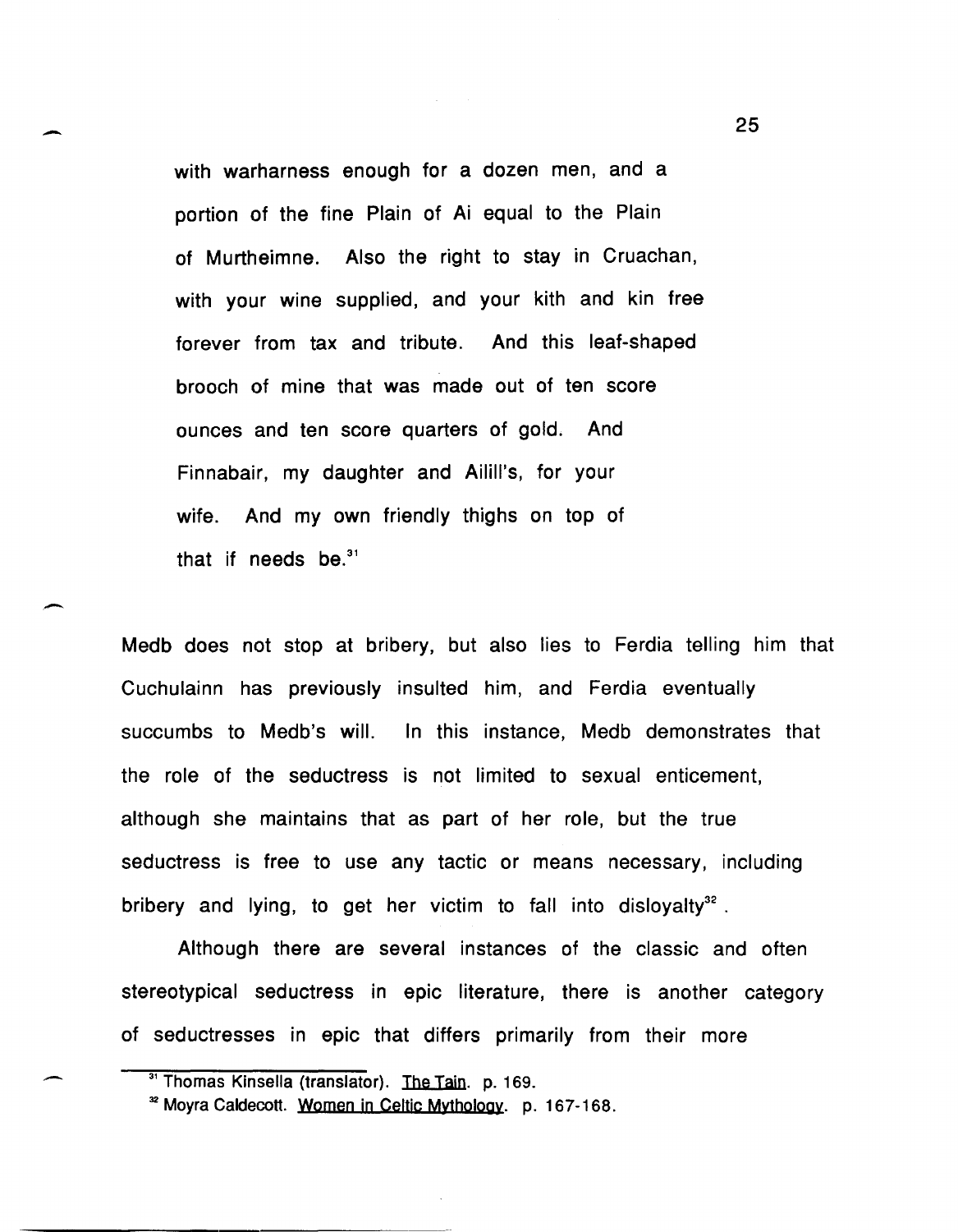$-$  26 traditional counterparts in that they often fail in their attempt to seduce. This category contains the idea of the seductress as the good-wife. Often in epic the wife of a hero tries to seduce her husband from what he considers his primary loyalty. The good-wife's reason for the seduction tends to be noble, caring, and rational. For instance, in the Iliad, when Hektor meets his wife Andromache on the walls of Troy in Book VI, she begs him to fight off the Achaians from inside the walls where it would be much safer. Through her tears, she pleads with Hektor to do her bidding and not to leave their son an orphan and herself a widow. Hektor is deeply moved and tells her that he worries more about her future after his death than he does for the safety of his own parents or the preservation of the city, but he maintains his primary loyalty to personal honor. He tells her that he would be shamed before his people and that his spirit drives him to fight as a hero on the battlefield<sup>33</sup>. While Andromache does attempt to seduce Hektor from his duty, she certainly holds no malice or deceit in her heart for him, but rather is deeply concerned about the welfare and well-being of her young husband. Andromache, then, succeeds in being a good-wife to Hektor, in part because she attempts, but fails, to persuade Hektor to give up his loyalty to his honor.

In the Tain. Emer, Cuchulainn's wife, also proves herself to be a

<sup>&</sup>lt;sup>33</sup> Richmond Lattimore (translator). The Iliad of Homer. p. 163-165.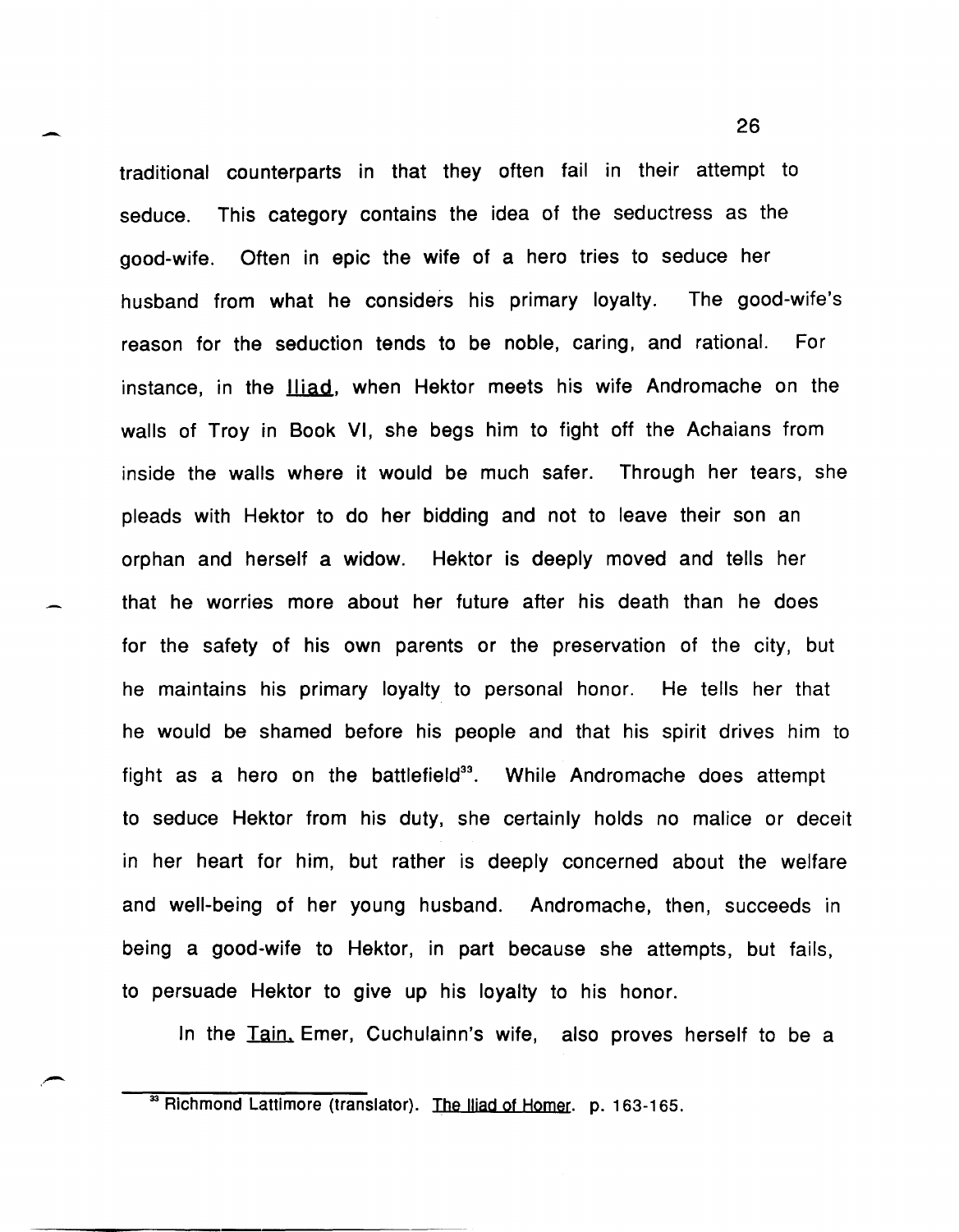good-wife through a well-intended but failed attempt at seduction. In the story of "The Death of Aife's One Son," when Cuchulainn was storming down the beach to destroy his son Connla for insulting Ulster, Emer tries to stop him. She quickly recognizes Cuchulainn's own son, even though he had been born to another woman, and places her arm around her husband's neck and tries to restrain him with these words:

> Don't go down!/ It is your own son there/

don't murder your son/

the wild and well born/

son let him be/

is it good or wise/

-

-

for you to fall/

on your marvellous son/

of the mighty acts/...

if Connla has dared us/

he has justified it./ Turn back, hear me!/ My restraint is reason/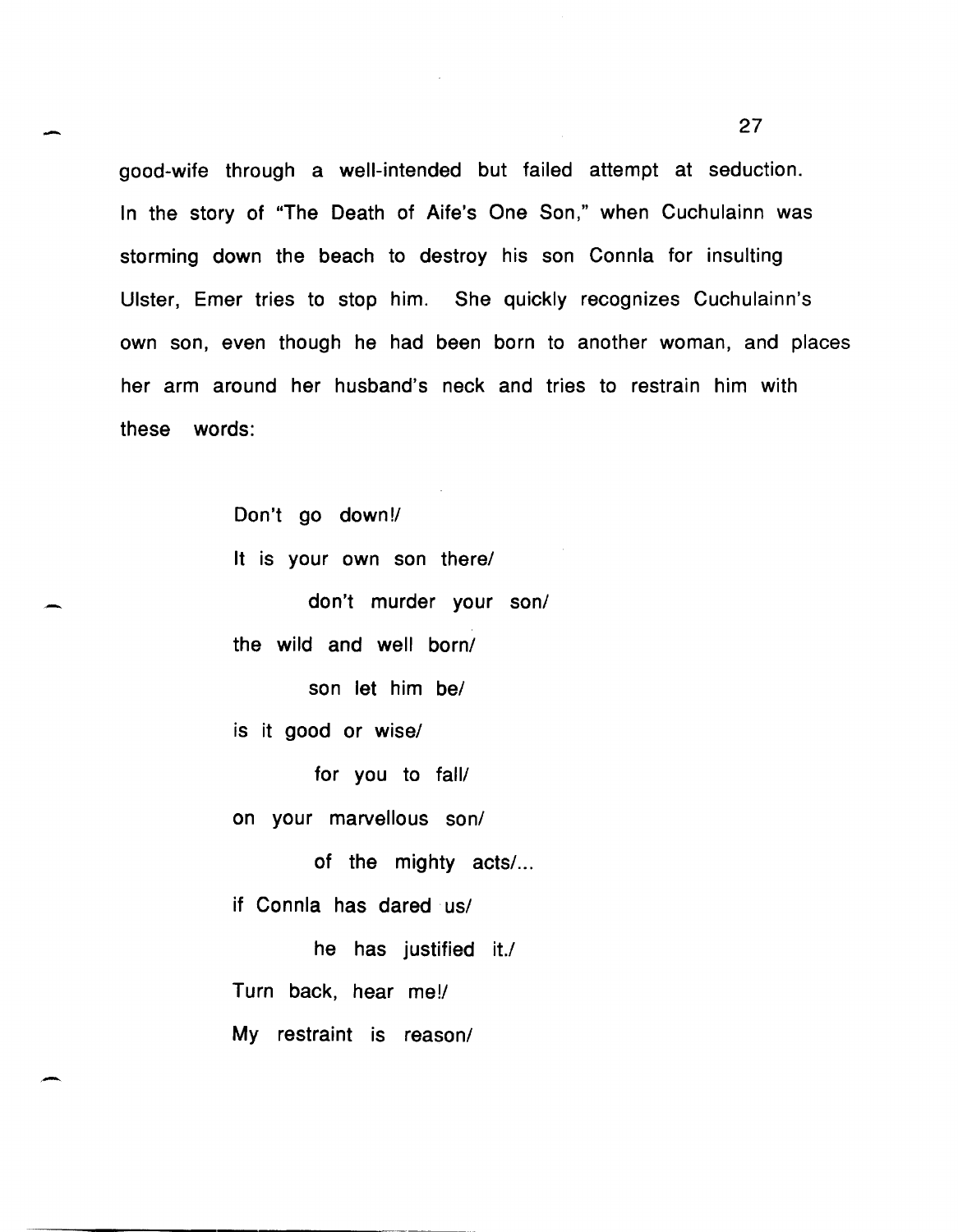# $-$  28 Cuchulainn hear  $\text{i}t$ ...<sup>34</sup>

Cuchulainn, however, is not persuaded. Unlike Hektor who was gentle and sympathetic with Andromache, Cuchulainn responses to his wife's plea for restraint and mercy by answering her harshly with these words:

Be quiet, wife./

It isn't a woman/

that I need now/

to hold me back/

in the face of these feats

and shining triumph/

I want no woman's /

help with my work/

victorious deeds/

are what we need/

to fill the eyes/ $\dots$ <sup>35</sup>

Cuchulainn ends his response to Emer by clearly stating, "No matter

<sup>&</sup>lt;sup>34</sup> Thomas Kinsella (translator). The Tain. p. 42-43.

 $35$  lbid. p. 43.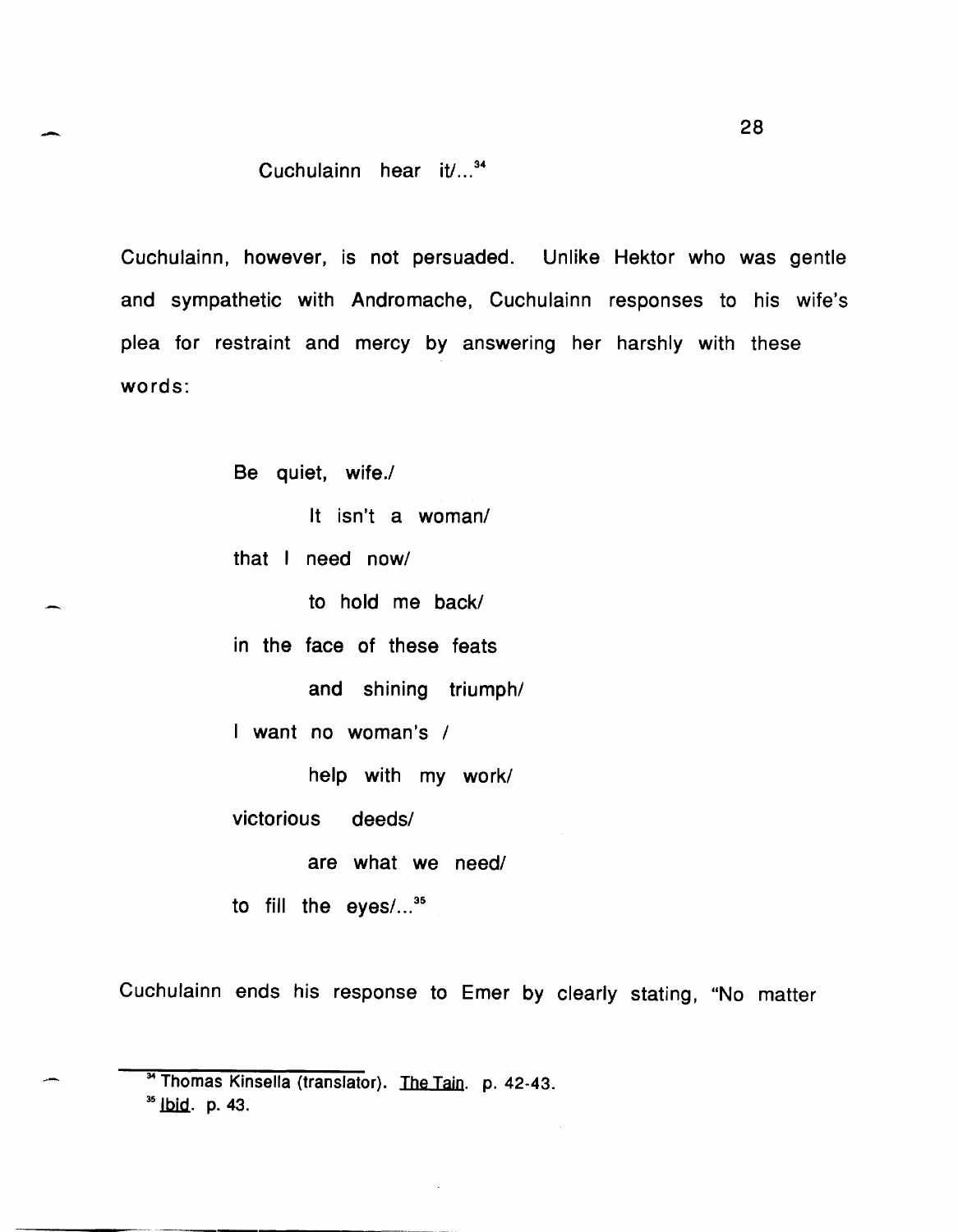who he is, wife, I must kill him for the honour of Ulster."<sup>36</sup> Emer realizes that her husband is resolved to meet his own son in combat because he must not allow Ulster to be insulted, and so she remains silent while Cuchulainn first tries to drown his son and then finally eviscerates him.

Although Emer may initially seem too passive, it is important to emphasize her noble qualities, which make her a good wife by the standards of epic literature. Cuchulainn first came to court Emer as she sat on the lawn in front of her father's fort with several other young women working at embroidery. He began speaking to her in riddles to test her wit, but Emer had no trouble discovering Cuchulainn's hidden meaning and answering with a few riddles of her own<sup>37</sup>. Cuchulainn, while staring at Emer's breasts over the top of her dress, said "I see a sweet country, I could rest my weapon there."38 Emer replied by saying no man would travel in that country until he had managed to complete several nearly impossible feats of strength and warrior's skill. Ultimately, Cuchulainn has to go off to a magic island to get additional training before he can complete the tasks that Emer has set before him. Before Cuchulainn leaves, however, he and Emer took a vow of faithfulness to each other until he returned or

 $36$  lbid. p. 44.

<sup>37</sup> Moyra Caldecott. Women in Celtic Mythology. p. 95-98.

<sup>&</sup>lt;sup>36</sup> Thomas Kinsella (translator). The Tain. p. 27.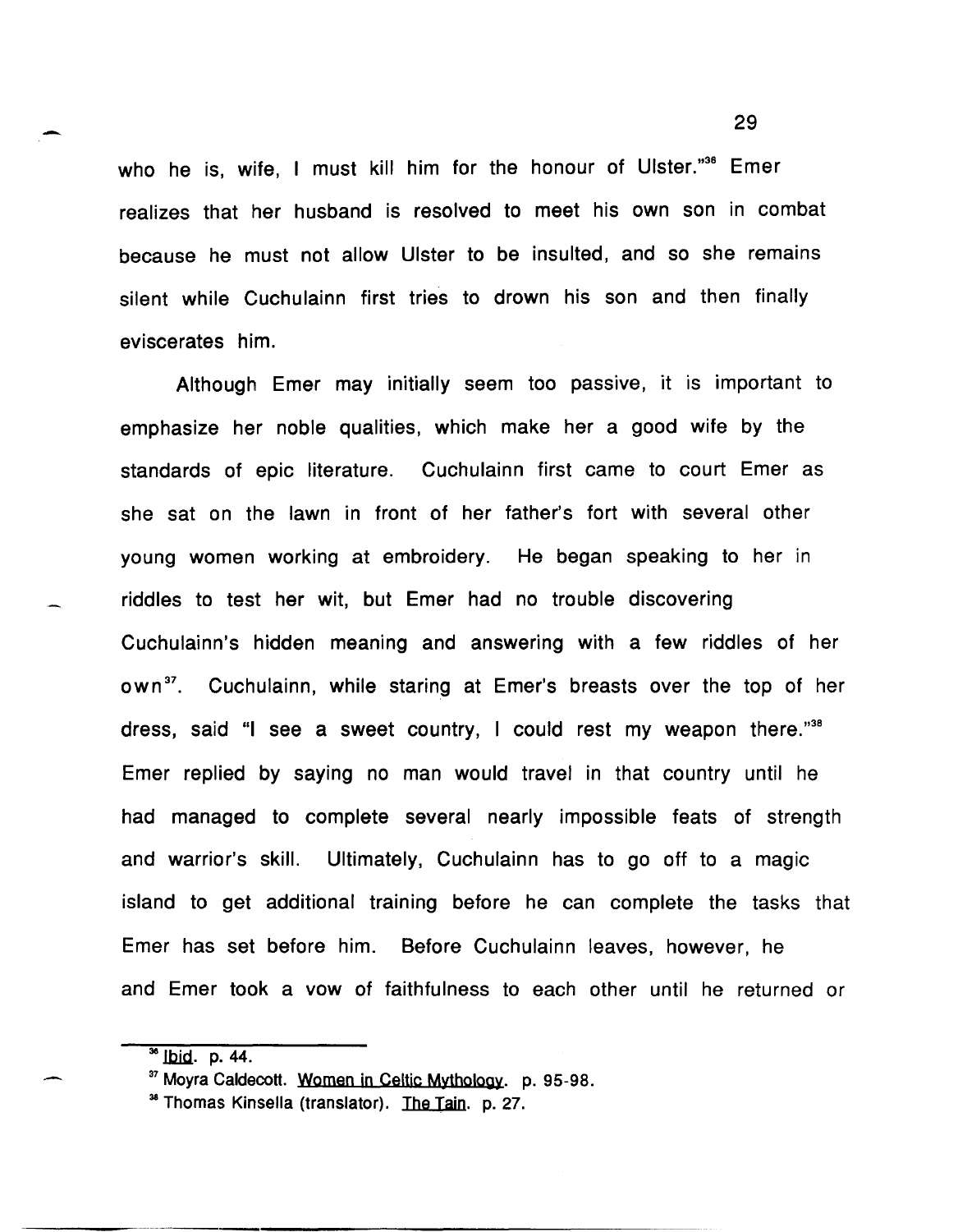until one of them died. It is interesting to note that Emer protected her own interests by adding that the vow would be invalidated upon either one of their deaths, since Cuchulainn was setting out on a dangerous journey while she remained in relative safety. Emer is presented as being an excellent wife for an epic hero in Cuchulainn's courtship of her, because she encourages and expects him to act heroically. Although Emer occasionally attempts to get Cuchulainn to act in a manner that he considers contrary to his primary and secondary loyalties, she always speaks with concern, often acting as the voice of moderation in the mist of over-inflated male egos. Emer also aids Cuchulainn in his quest to preserve and increase his status among the men of Ulster. She would not take Cuchulainn as her husband until he had received all the training he would need to become the greatest hero in Ireland. It could easily be said that Cuchulainn could not have reached the pinnacle of fame and skill without Emer's wit, reason, and encouragement.

Oral epic literature, including the Iliad and the Tain, is able to provide a key insight into each work's parent culture through the creation of the roles of the hero, seductress, and good wife. Although there are several examples in the **Iliad** and the Tain of females who definitely act heroically, as well as males who seduce, it is necessary to maintain a general focus on the male hero and the

 $\sim$  30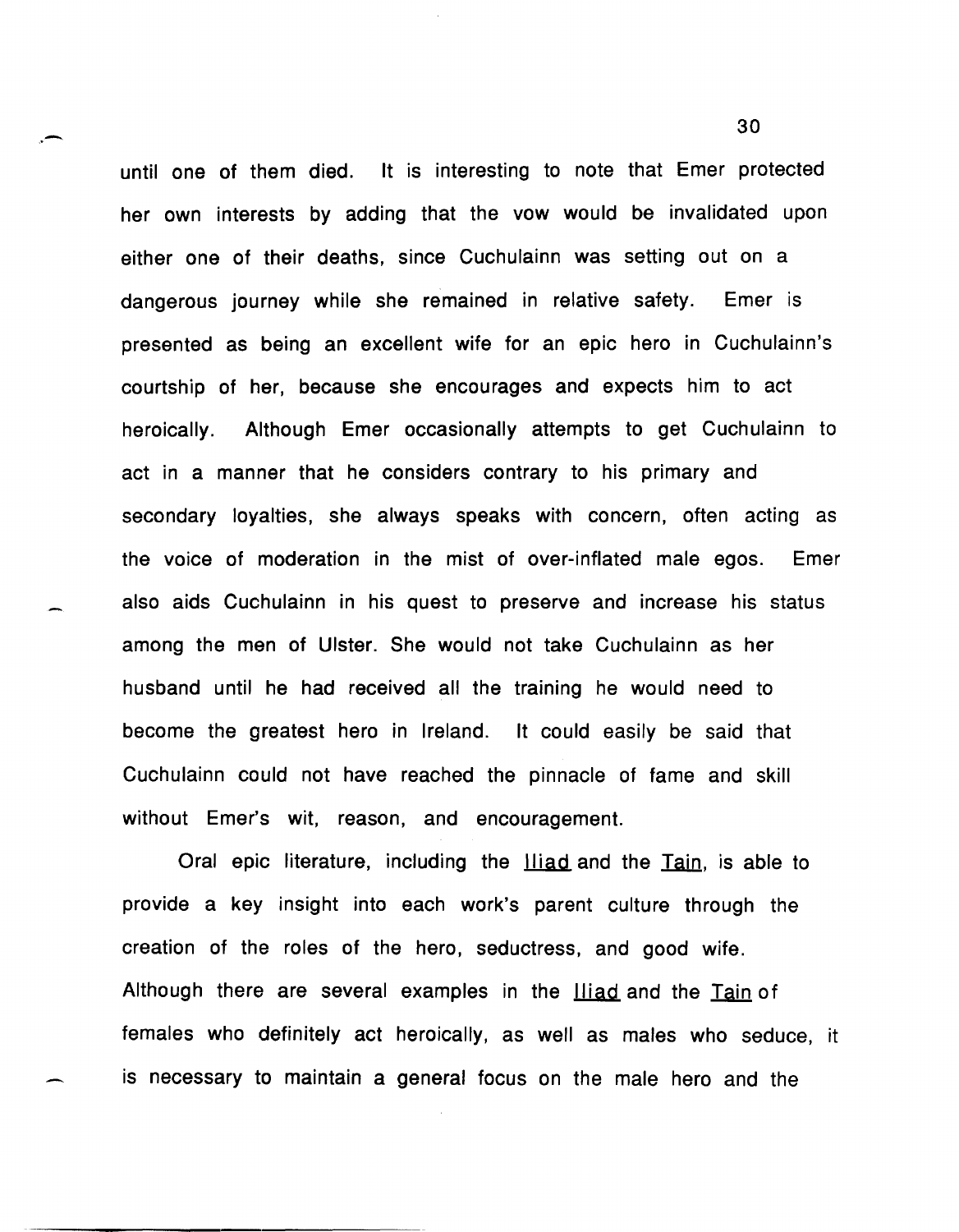female seductress in order to clearly establish the relationship and the fundamental differences between the traditional and the revised definitions of the terms "hero" and "seductress." In the revised definitions, these roles can be understood in terms of their interactions with each other. The true epic hero will consistently maintain his primary loyalty regardless of the words and actions of other heroes, seductresses, or even his own spouse. The true seductress in epic succeeds at seducing a hero from his loyalties and bending that person to his or her will, thereby destroying the hero's status as a hero. A good wife often attempts to seduce her spouse, but never maliciously and always with his best interest at heart. The seductress acting as a good wife also tends to fail to dissuade her husband from his chosen course.

These revised definitions not only enrich the understanding of the epic characters themselves and the epic as a whole, but they also have the ability to effect a deeper understanding of the value system of the parent culture. By examining the evidence as it was presented throughout the various quotations, some logical inferences can be made about the worldview of the people who originally constructed and circulated the epics.

While personal honor is the primary loyalty for many of the heroes of both the **lliad** and the Tain, there seems to be a difference

 $\sim$  31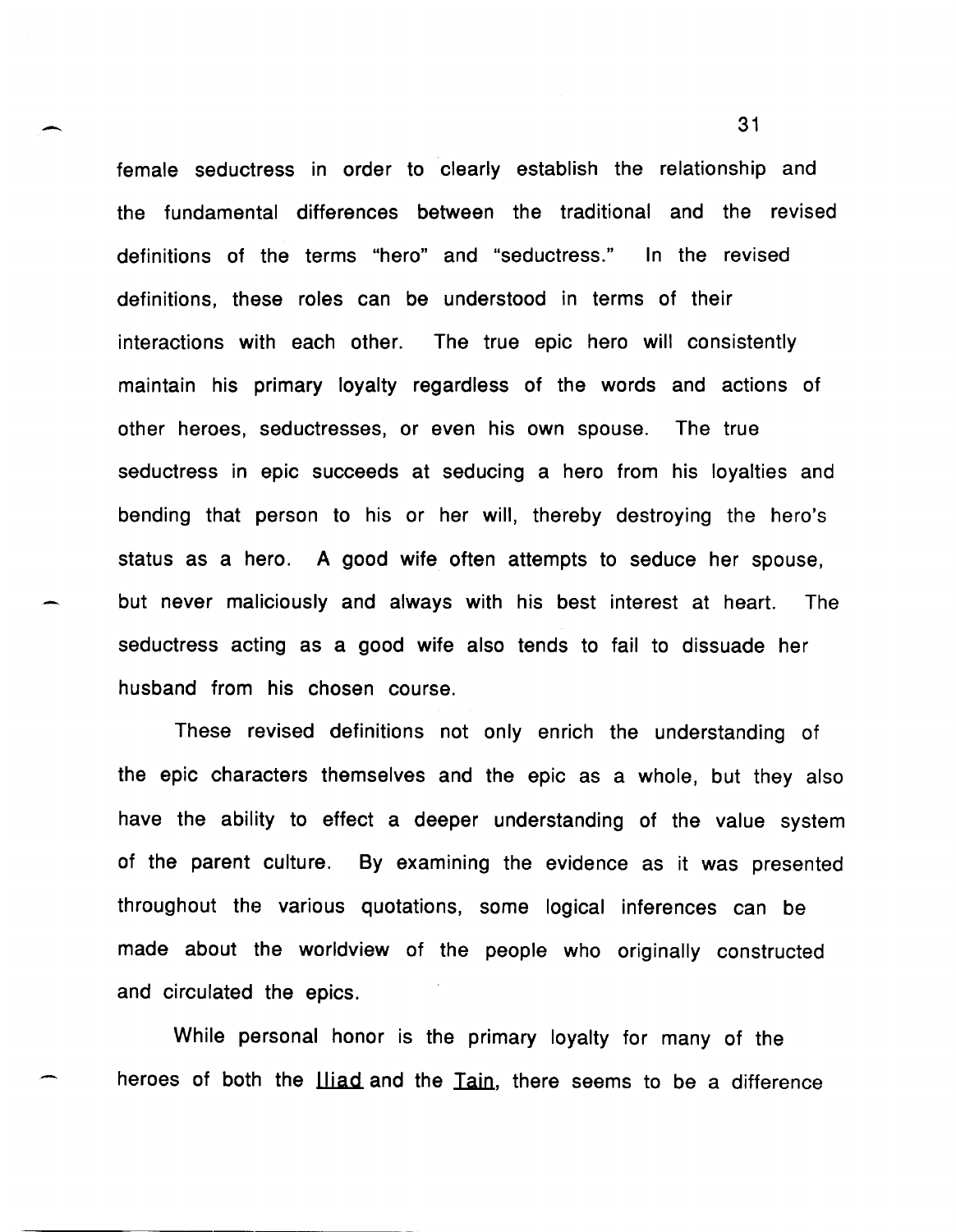between the two groups of heroes concerning their secondary loyalties. The heroes of the liiad tend to maintain a secondary loyalty to their families and close friends, while the Ulaid uphold the kingdom of Ulster as their secondary loyalty. These differences in secondary loyalty reflect the fact that the Greek heroes of the **Iliad** are presented as being only loosely allied with each other under the unsteady leadership of Agamemnon, with each aristocratic warrior maintaining his strongest political ties to his own predominantly autonomous kingdom. In the Irish tradition, however, all the members of the Ulaid conceptualize themselves as being part of the same single kingdom throughout the course of the Tain. The way each society is politically and socially organized within each epic aids in granting a deeper insight into the methods of social organization practiced by each of the epics' parent cultures.

The role of the seductress also exhibits a dimorphism between the **Iliad and the Tain.** Helen, the Greek seductress, relies exclusively on her sexuality to seduce the warriors from their individual loyalties, and is thereby limited in the type of interaction and control that she may have with the other characters in the epic. In the Tain, however, Medb is not only a seductress without limitations on her means to seduce, she also dresses in armor, leads men into battle, and openly engages male warriors in battle. Similarly, in the Iliad. Andromache's

-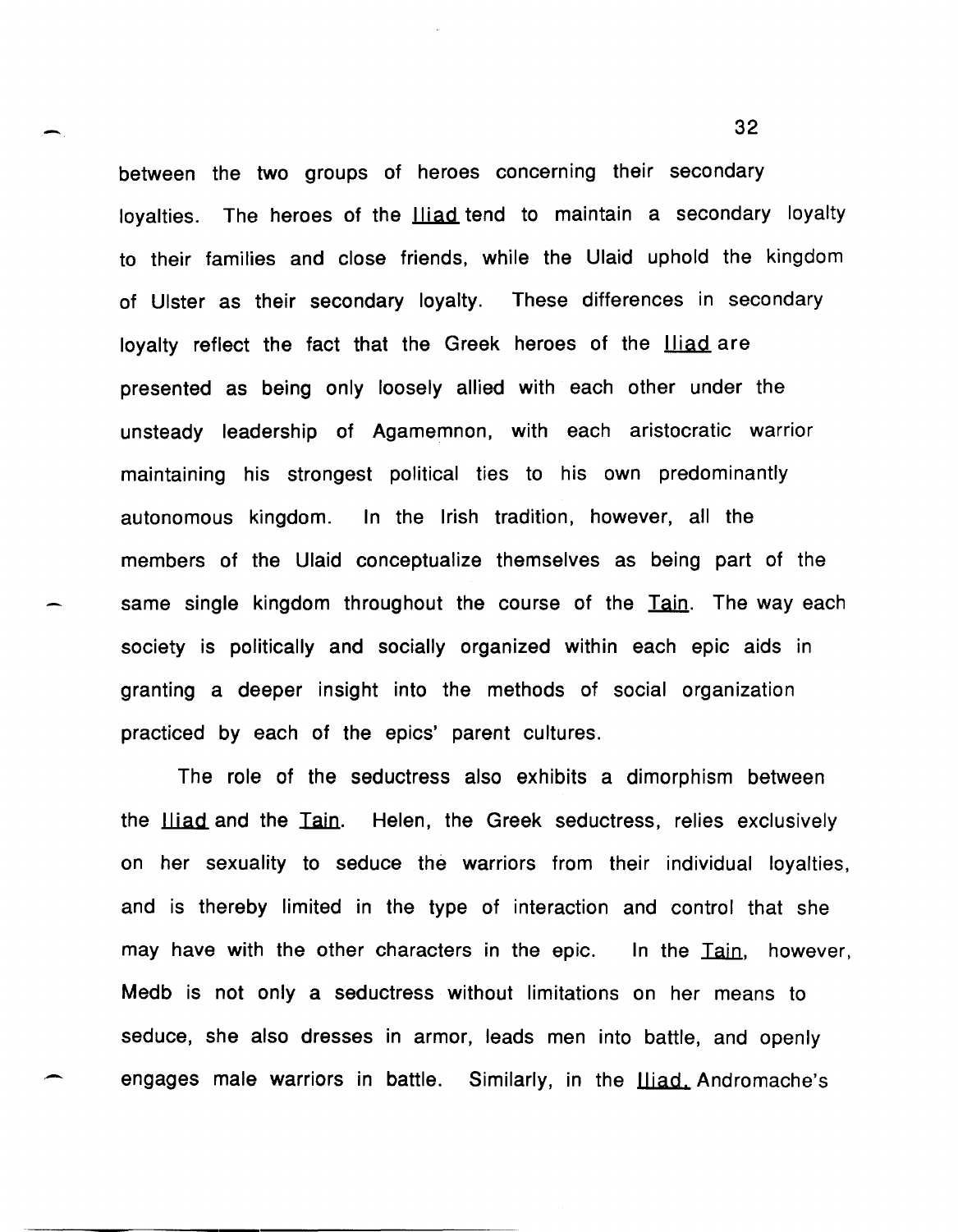character is largely centered on her dependence on Hektor, while Emer's character in the Tain is far more complex. Even though she is only depicted in regards to her relationship with Cuchulainn, she is never depicted as being solely dependent upon him for support and is far more quick to challenge his position within their relationship than Andromache, who seems complacent by comparison. By examining the roles of these four women within the context of their respective epics, it would seem clear that aristocratic women generally held a higher status in ancient Irish society and claimed more social and political freedoms than their Greek counterparts.

-

 $\overline{\phantom{0}}$ 

The study and analysis of ancient epic is nearly as old as the art of epic poetry itself. This long tradition of scholarship has been, and still needs to be, perpetually examined and revised. In the modern world the terms "hero," "heroine," "seducer," and "seductress" have a hallow, archaic sound, and the abstract notions incorporated into each of these roles are largely viewed as being irrelevant. These roles, however, are part of the Western World's intellectual birth and remain at the primal heart of everyone.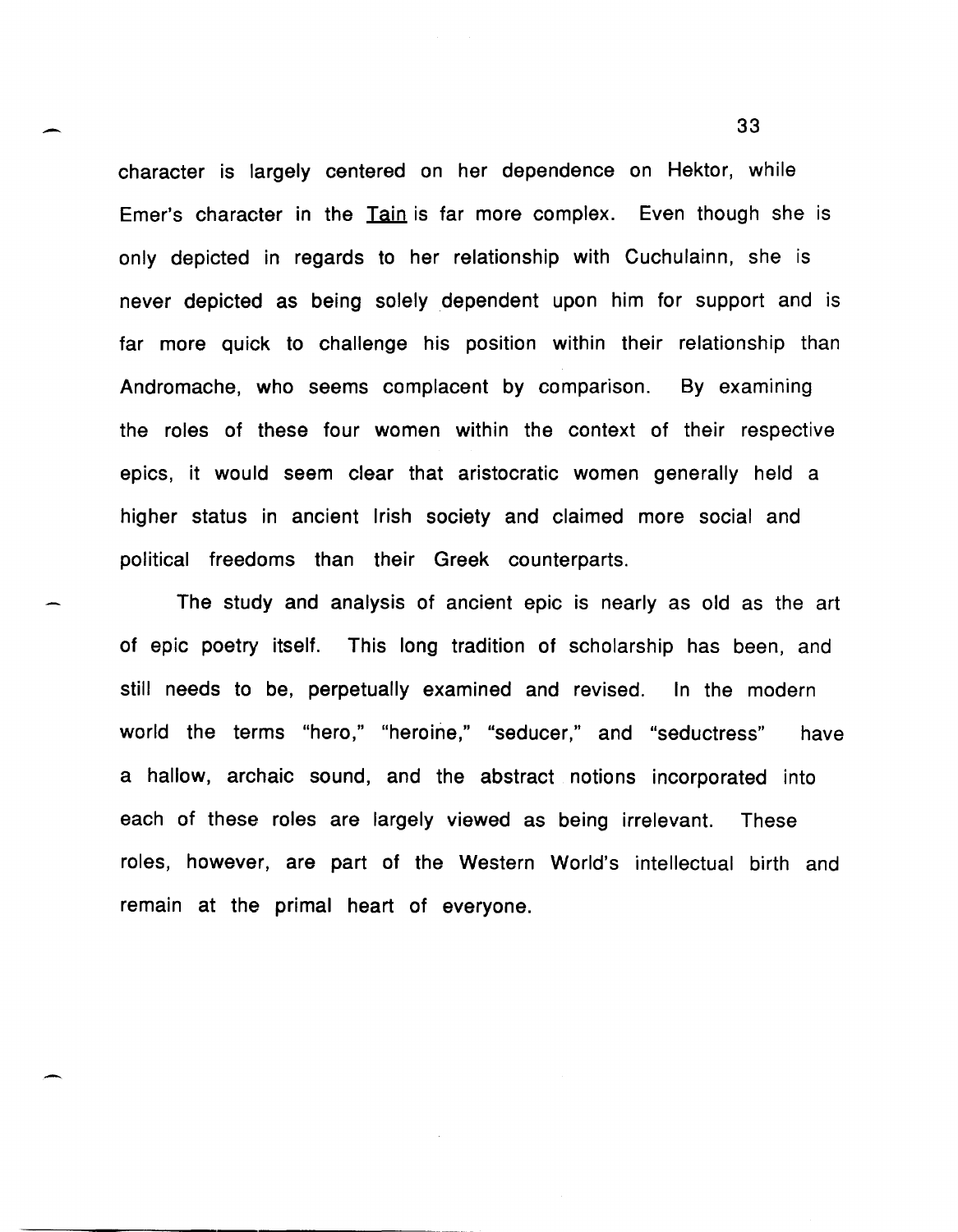### **WORKS CITED**

Amos, H.D. and A.G.P. Lang. These Were the Greeks. Chester Springs, Pennsylvania: Dulfour Editions, 1982.

-

-

 $\overline{\phantom{a}}$ 

- Caldecott, Moyra. Women in Celtic Myth. Rochester, Vermont: Destiny Books, 1988.
- Chadwick, H.M. The Heroic Age. London: Cambridge University Press, 1926.
- Dillon, Miles. Early Irish Literature. Chicago: University of Chicago Press, 1948.
- Dinneen, Patrick, compiler and editor. An Irish-English Dictionary. Dublin: Educational Company of Ireland, 1934.
- Gove, Philip Babcock, editor in chief. Webester's Third New International Dictionary. Springfield, Massachusetts: G. & C. Merriam Company, 1959.
- Hogan, James C. A Guide to the Iliad. Garden City, New York: Anchor Press/Doubleday, 1979.
- Hull, Eleanor. The Cuchullin Saga in Irish Literature. London: David Nutt in the Strand, 1898.
- Kinsella, Thomas, translator. The Tain. White Plains, New York: Irish University Press Inc., 1969.
- Knott, Eleanor and Gerald Murphy. Early Irish Literature. New York: Barnes and Noble, 1966.
- Lattimore, Richmond, translator. The Iliad of Homer. Chicago: The University of Chicago Press, 1951.
- Liddell, Henry George and Robert Scott. Greek-English Lexicon.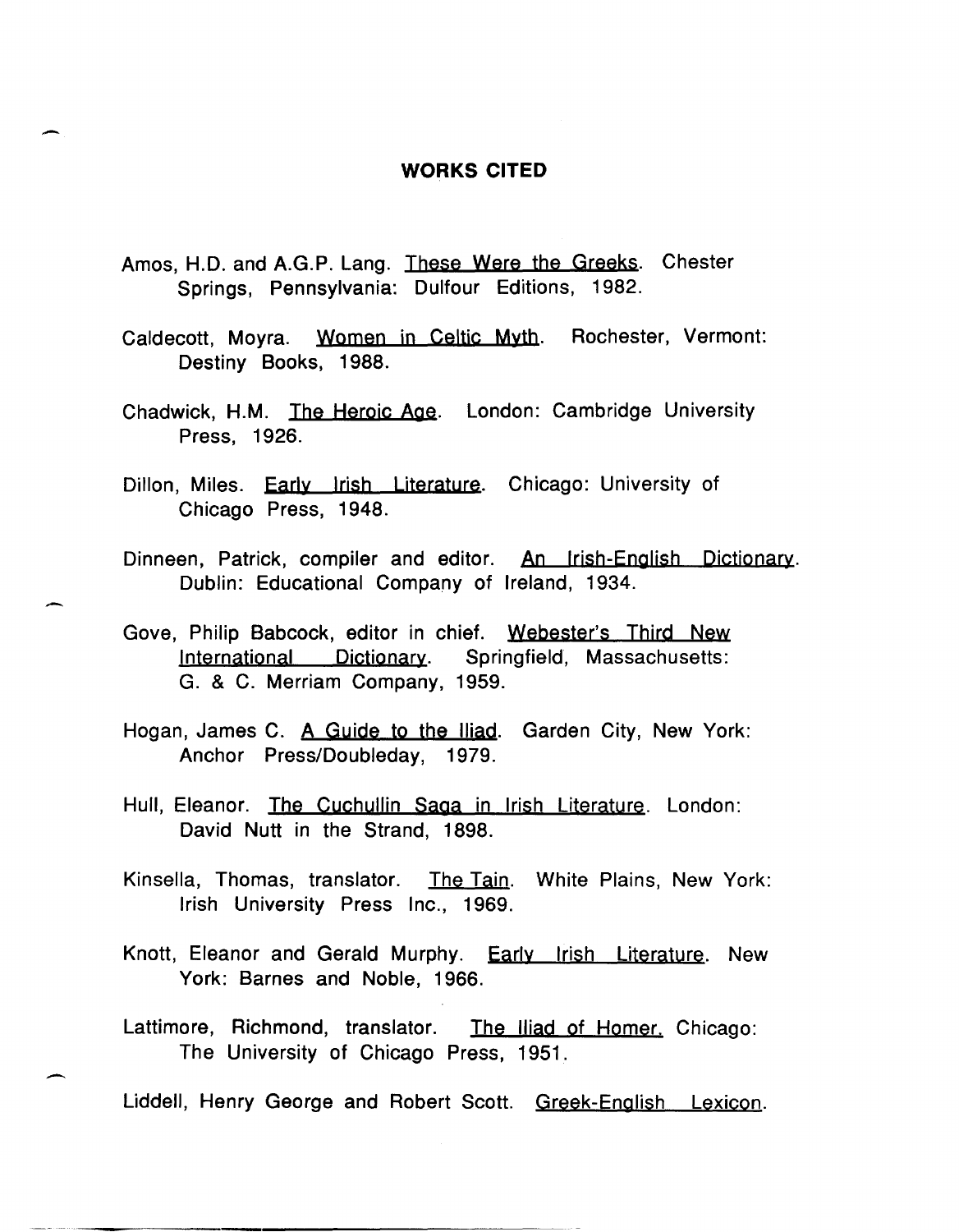8th Edition. Oxford: Clarendon Press, 1901.

- O'Rahilly, Thomas F. Early Irish History and Mythology. Dublin: Dublin Institute for Advanced Studies, 1984.
- Watling, E.F., translator. Sophocles: Electra and Other Plays. London: Penguin Books, 1953.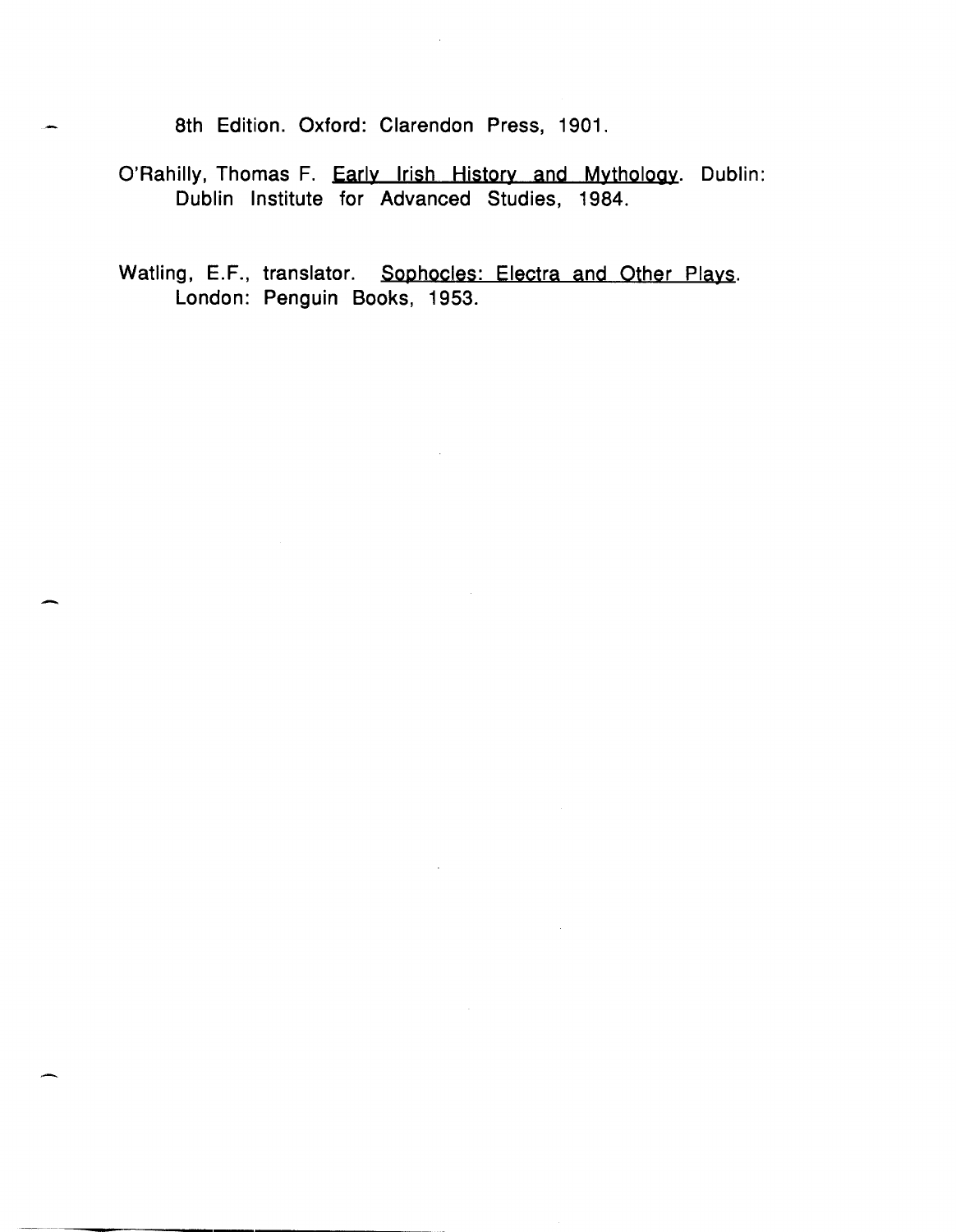#### **Other Works Consulted**

Chadwick, H. Munro and N. Kershaw Chadwick. The Growth of Literature. Volume I. The Ancient Literatures of Europe. Cambridge: University Press, 1932.

-

- Chadwick, Nora Kershaw. The Celts. Middlesex, England: Penguin Books, 1970.
- Dillon, Myles and Nora K. Chadwick. The Celtic Realms. London: Weidenfeld and Nicolson, 1967.
- Fagles, Robert, translator. The Iliad. New York: Penguin Books, 1990.
- Fitzgerald, Robert, translator. The Odyssey. New York: Vintage Books, 1961.
- Gantz, Jeffrey. Early Irish Myths and Sagas. London: Penguin Books, 1981.
- Jackson, Kenneth Hurlstone. A Celtic Miscellany. London: Penguin Books, 1971.
- Lady Gregory. Cuchulain of Muirthemne. New York: Oxford University Press, 1970.
- MacCary, W. Thomas. Childlike Achilles: Ontogeny and Phylogony in the Iliad. New York: Columbia University Press, 1982.
- Milton, John. Paradise Lost. a Poem in Twelye Books. Edited by Merritt V. Hughes. New York: Odyssey Press, 1962.
- Monaghan, Patricia. The Book of Goddesses and Heroines. St. Paul: Llewellyn, 1990.
- O'Conner, Frank. A Short History of Irish Literature: A Backward Look. New York: G.P. Putnam's Sons, 1967.